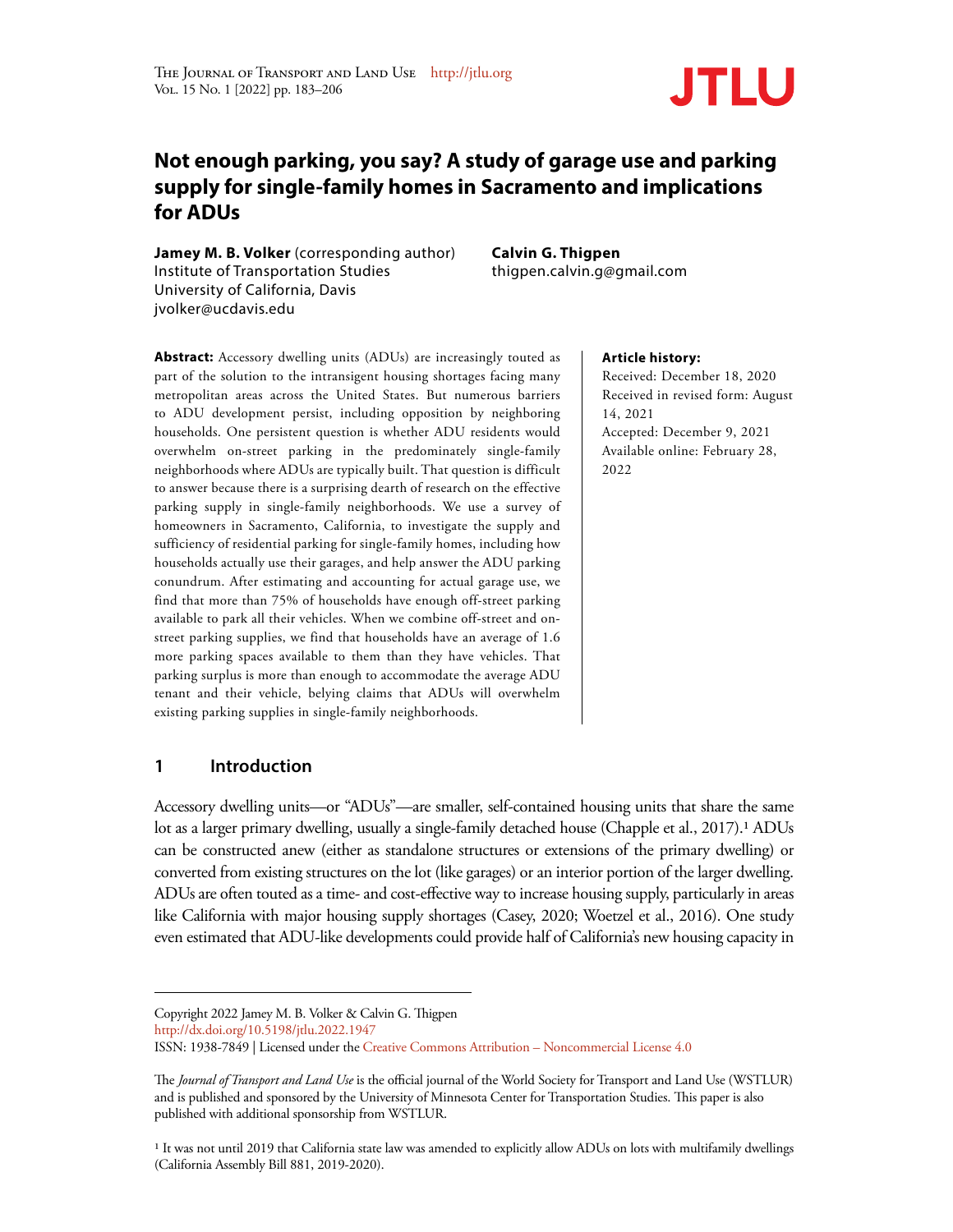the coming decades (Woetzel et al., 2016). But spurring ADU development has proved difficult.

In addition to difficulties obtaining financing and other obstacles, homeowners across the United States have faced significant regulatory barriers to permitting ADUs. One of the most significant barriers has been onerous parking mandates, like requiring provision of additional off-street parking for the ADU or requiring the replacement of covered parking spaces that are eliminated to make space for the ADU (Anacker & Niedt, 2019; Brown et al., 2017; Chapple et al., 2012; Cho, 2016; Morales, 2019; Pfeiffer, 2019; Wegmann & Chapple, 2012). In an effort to reduce these parking-related burdens and other regulatory barriers, California recently changed state law to make it easier than ever before to permit ADUs (California Government Code Section 65852.2, n.d.; Volker, 2020). Some local governments have loosened the regulations even further. In Sacramento—the geographical focus of this study—the city does not require off-street parking spaces for ADUs under any circumstance (City of Sacramento, 2021a).

Perversely, however, reducing off-street parking requirements can exacerbate neighborhood opposition to ADUs. Insufficient on-street parking is already one of the concerns most commonly cited by neighboring households in opposing proposed ADUs (Anacker & Niedt, 2019; Brown et al., 2017; Chapple et al., 2012; Wegmann & Chapple, 2012). And ADUs are more likely to increase demand for on-street parking if there is no requirement that homeowners add off-street parking to accommodate the ADU-generated vehicles or replace any off-street parking spaces eliminated to make room for the ADU. Indeed, the results from a recent survey of California's local governments indicate that "[w]ith the new state ADU legislation, . . . the public is the most concerned about parking" (Chapple et al., 2020). That begs the question—is the total effective parking supply of the average single-family detached home sufficient to accommodate the vehicles generated by both the household in the primary dwelling and the household in a potential ADU?

This seemingly simple question of supply and demand is not easily answered with existing studies. One might expect there to be ample evidence on parking supply and demand in single-family neighborhoods, given the prevalence of minimum residential parking standards across the US. Despite their importance, however, those standards are notoriously based on thin to non-existent evidence (Guo et al., 2012; Willson, 2000). We likewise found a dearth of research on the effective parking supply in single-family neighborhoods, let alone research that compares supply to actual demand. This study helps fill those knowledge gaps and answer the ADU parking conundrum using a survey of single-family detached homeowners in Sacramento, California (n = 396).

In the rest of the paper, we review the literature on parking supply in single-family neighborhoods, survey the research on garage use (in order to ascertain actual availability for parking), and describe how we evaluated garage use and estimated effective parking supply and surplus. We then compare our findings to previous studies and discuss the implications for ADU development. Considering total effective parking supply (off-street and on-street combined), we find that the average household has 1.6 to 2.0 more parking spaces available to them than they have vehicles, suggesting a sufficient parking supply to accommodate ADUs in single-family home neighborhoods.

# **2 Literature review**

The total or "*nominal*" parking supply for a single-family detached home equals (1) the number of on-street parking spaces generally available to that household plus (2) the number of off-street parking spaces nominally available to the household for parking a vehicle. The "*effective*" parking supply for a single-family detached home equals the total parking supply minus the number of off-street spaces actually used for other purposes. The effective parking "surplus" equals the effective parking supply minus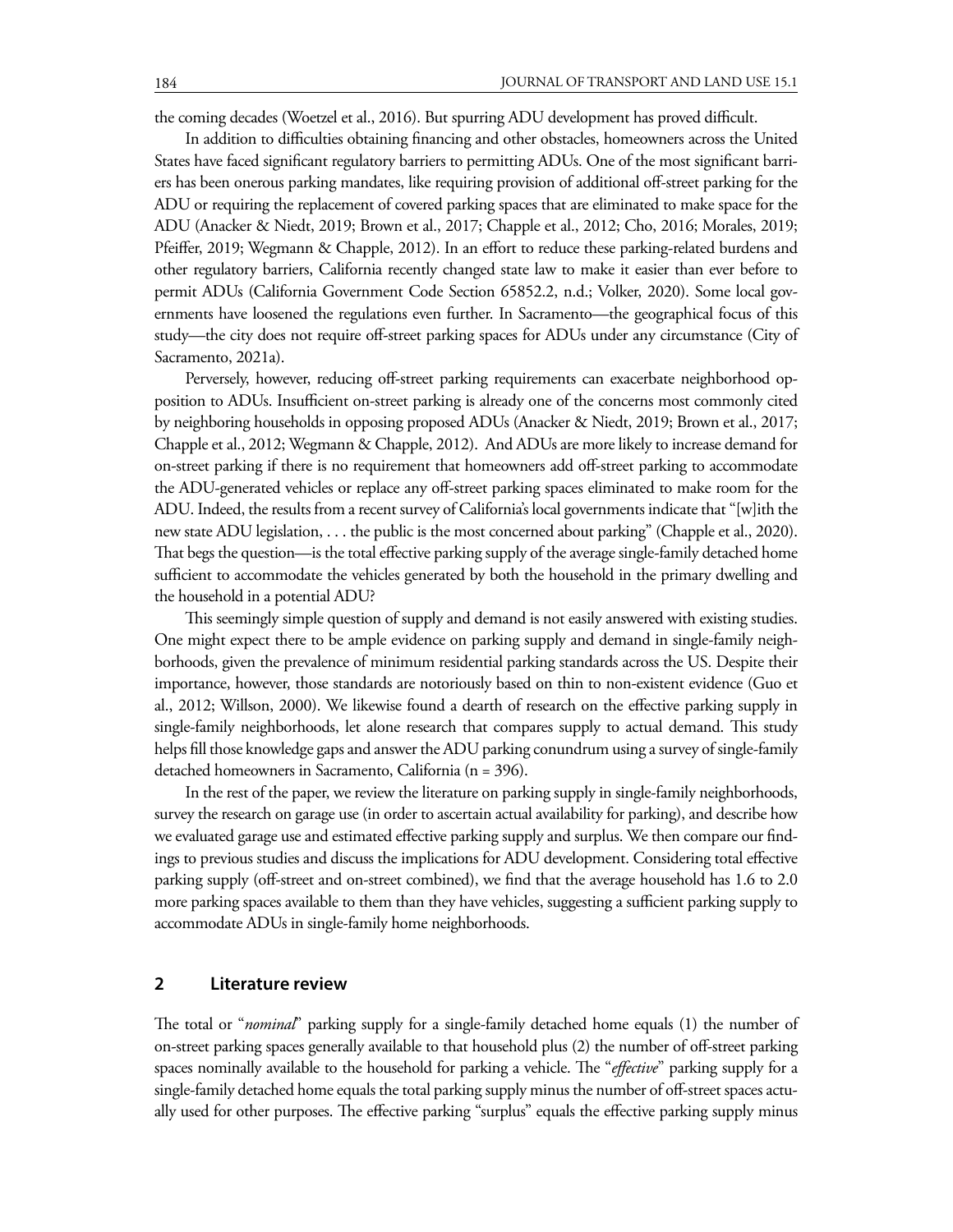the number of vehicles parked on site by the occupants of the parcel (be it homeowners, ADU renters, or others). We first review the studies that attempt to look at the big picture—total parking supply, effective parking supply, and/or effective parking surplus. We then review the related but distinct subset of studies that focus on the actual use of off-street parking (primarily garages).

#### **2.1 Parking supply and surplus for single-family detached homes**

Single-family detached homes often have both private off-street parking (like garages, carports, driveways, or even yards) and access to on-street parking (Guo, 2013). Despite frequent access to on-street parking, local zoning laws in many US cities require that single-family homes contain off-street parking for the purpose of car storage (Guo et al., 2012). Data for both on- and off-street parking are needed to estimate the total effective parking supply and surplus for a given household or in a given neighborhood. But this data is often lacking or unavailable (Guo, 2013; Guo & Schloeter, 2013; Taylor, 2020; Thigpen & Volker, 2017). Consequently, the literature contains scant research on parking supplies and surpluses in single-family neighborhoods, as previous reviews confirm (Anirudh et al., 2021; Guo, 2013; Scheiner et al., 2020; Taylor, 2020; Thigpen & Volker, 2017).

Guo et al. (2012) and Guo ( 2013) come the closest we have seen to estimating a total parking supply for single-family homes. Guo et al. ( 2012) investigated on-street parking requirements in residential neighborhoods in the US. As part of their analysis, they estimated that the average single-family home in the US has access to 8-10 parking spaces, including 2.6 garage spaces, 4-5 on-street spaces, and 1-3 driveway spaces. They calculated the number of garage spaces using data on garage size (i.e., theoretical garage capacity, not actual availability for auto parking after accounting for other garage uses). They estimated the number of on-street spaces using an average lot size (0.34 acres) for single-family homes built in US metro areas between 1970 and 2010, an assumed frontage-depth ratio of 2:3 for those lots, and an average length of 20 feet for on-street parking spaces (Guo et al., 2012). They estimated an average of 110 feet of street line per home, which translates to four or five parking spaces, depending on the curb cut length. Guo (2013) replicated the same calculus in a subsequent article analyzing the effect of on-street parking on car ownership in the New York City region.

Thigpen and Volker (2017), Schlossberg and Amos (2015), and Roth (2016) calculated on-street parking supply and vacancy rates for predominately single-family neighborhoods in Davis, California, Eugene, Oregon, and Bellevue, Washington, respectively. They all found that on-street parking was oversupplied, with vacancy rates between 71% and 89% at times of peak occupancy. Schlossberg and Amos (2015) also tallied driveway parking spaces in the same Eugene neighborhoods. But none of the three studies estimated total parking supplies or surplus for the households in the subject neighborhoods, let alone extrapolated the results beyond their specific samples.

As part of a study on the market for ADUs, Wegmann and Chapple (2012) calculated the average number of available off-street spaces for a (nearly) random sample of single-family homeowners near Bay Area Rapid Transit stations in five cities on the east side of the San Francisco Bay Area. They found that households with at least one ADU reported an average of 1.86 available off-street parking spaces (in garages, driveways, or elsewhere off street), while households without ADUs reported an average of 1.67 available off-street spaces (an insignificant difference statistically). They also calculated the average number of "overspill" vehicles—the difference between the number of cars generated by the property (including any ADUs) and the number of available off-street parking spaces. They found that properties with ADUs had an average overspill of 1.09 vehicles, while households without ADUs had an average overspill of 0.35 vehicles. However, they did not estimate the number of available on-street spaces per home or, consequently, total effective parking surplus.

Taylor (2020) presented more comprehensive household survey data than previous studies about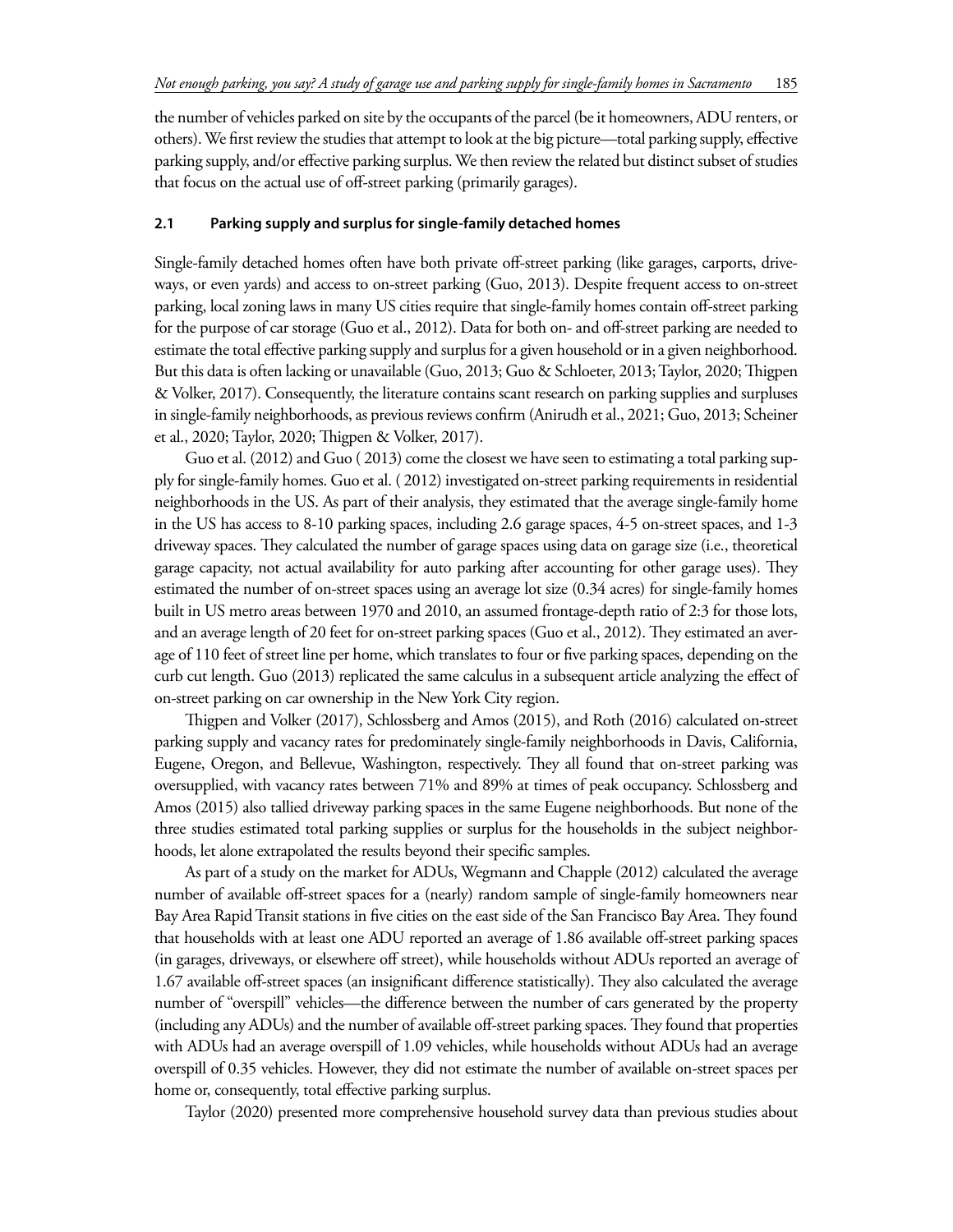residential parking availability, use, and sufficiency for a sample of households in Melbourne, Australia, 59% of whom lived in a single-family detached home. Taylor found that 74% of respondents had "sufficient" off-street parking, i.e., they had at least the same number of available off-street spaces as vehicles. But the study did not present the total effective parking supply or surplus for those households.

Overall, the available literature indicates that parking is generally oversupplied in single-family neighborhoods. But estimates of the total effective parking supply and surplus for single-family detached homes are sorely lacking, particularly estimates using actual—or "effective"—off-street parking space availability (adjusting the nominal off-street capacity based on how households actually use those spaces). Our study helps fill this gap.

#### **2.2 Use of off-street parking**

Estimating effective parking supply and surplus requires knowing how ostensibly available off-street parking spaces are actually used, particularly garage parking (since it is enclosed and therefore more likely to be used for purposes other than parking). Most studies of parking supply in single-family neighborhoods do not address this in detail, as discussed above. The few studies that do investigate off-street parking use focus on garages.

Many of the contemporary studies of personal garage use in the US focus on the Los Angeles region. In 1987, *Los Angeles Times* reporters undertook a systematic study of garage use and found that 3.2% were inhabited (Chavez & Quinn, 1987). A subsequent study of 32 "middle-class" households reported that 75% of garages were used exclusively for storage of household belongings (Arnold et al., 2012). The authors further estimated that roughly 90% of garage space in middle-class Los Angeles neighborhoods is used for storage rather than parking. A peer-reviewed journal article using a subset of the same data provided additional detail (Arnold & Lang, 2007). According to the authors, only one household out of twenty-four did not use some or all of their garage for storage. The study's methodology, based on archaeological approaches, notes that garages are overwhelming used by this segment of the population as an overflow area for material possessions and food. More informally, a City of Compton official estimated that roughly a third of the city's garages were used for housing people rather than cars (Garrison, 2009). And an informal estimate by Wegmann (2015) suggested that a majority of garages in the Southeast Los Angeles area had been converted for residential purposes.

Beyond the Los Angeles region, we identified seven other studies that attempted to estimate garage uses. In a survey of planning professionals in nearly 100 major US cities, over a quarter identified storage as a "very common" use for garages and another two-thirds said it was "common" (Guo & Schloeter, 2013). A study of garages in the Mission District neighborhood of San Francisco found that 49% of the 97 garages observed during field observations were not used for car parking (Brown, 2007). In a 1998 New York Metropolitan Transportation Council survey, only 13% of households with garages parked their car in the garage - the remainder parked cars in their driveway and on the street (Guo, 2013). Jenks and Noble (1996) surveyed homeowners with one-car garages in a suburb outside of Reading, England and found that 38% of garages were not used to store vehicles (as cited in Guo & Schloeter, 2013, 460). A review of studies conducted in the United Kingdom found that between 36% and 45% of garages were used for car parking (United Kingdom Department for Transport, 2007). More recently, an opinion panel of UK drivers similarly found that 53% of drivers with garages never use them for car parking and only 40% park in their garage on a regular basis (RAC Media Center, 2021). In a survey of Melbourne, Australia residents, Taylor (2020) found that of the respondents living in single-family detached homes, 41% used their off-street parking only for car parking, 35% for car parking and other uses (e.g., storage, living areas), and 18% for only non-car parking purposes.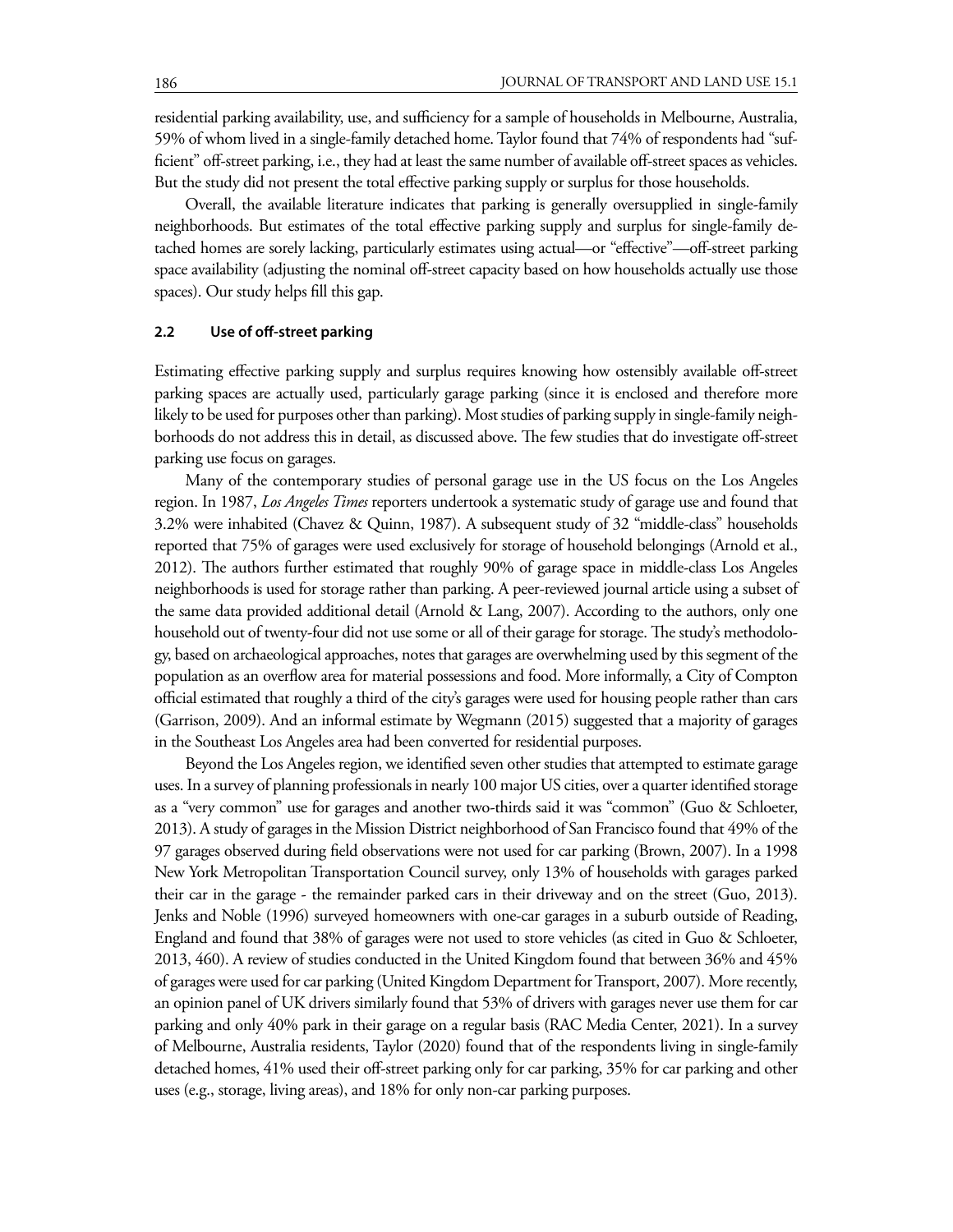| Study                                                                      | Setting                  | <b>Methods</b>                                         | Living/ADU | Storage                                 | Parking                                       |
|----------------------------------------------------------------------------|--------------------------|--------------------------------------------------------|------------|-----------------------------------------|-----------------------------------------------|
| Arnold et al.<br>(2012)                                                    | Los Angeles area         | Ethnographic<br>study of 32 dual-<br>earner households |            | 75%                                     |                                               |
| Brown (2007)                                                               | San Francisco            | Field observation                                      |            | ٠                                       | 51%                                           |
| Chavez & Quinn<br>(1987)                                                   | Los Angeles<br>County    | Systematic sam-<br>pling                               | 3.2%       |                                         |                                               |
| United Kingdom<br>Department for<br>Transport (2007)                       | England                  | Review of the<br>literature                            |            |                                         | 36-45%                                        |
| Garrison (2009)                                                            | Compton,<br>California   | Informal estimate                                      | 33%        |                                         |                                               |
| Guo et al. (2012)                                                          | <b>United States</b>     | Expert opinion<br>survey                               |            | 27%: "very<br>common;" 63%:<br>"common" |                                               |
| Guo (2013)                                                                 | New York City            | Survey of<br>households                                |            |                                         | $13\%$ <sup>a</sup>                           |
| Jenks & Noble<br>(1996), as cited in<br>Guo and Schlo-<br>eter (2013, 460) | United Kingdom<br>suburb | Survey of one-car<br>garage households                 |            |                                         | 62%                                           |
| RAC (2021)                                                                 | United Kingdom           | Opinion panel<br>survey                                |            |                                         | 40% regularly;<br>8% occasionally             |
| Taylor (2020)                                                              | Melbourne,<br>Australia  | Convenience<br>sampling                                |            | 18%                                     | 41% only, 35%<br>with storage or<br>other use |
| Wegmann (2015)                                                             | Southeast<br>Los Angeles | Informal estimate                                      | majority   |                                         |                                               |

**Table 1.** Estimates of garage uses in the literature

a Statistic refers to houses with garages

Other studies have also weighed in on the topic of garage use or, more expansively, off-street parking use. For example, a study of residential parking patterns in a dense, mixed-use neighborhood of Dortmund, Germany found that roughly a third (37%) of households with private off-street parking always used that space to store a car, while ten percent never used it for car parking (Scheiner et al., 2020). Our study adds to this small, yet slowly growing, body of research on off-street parking use.

# **3 Methods**

# **3.1 Setting**

We conducted this study in Sacramento—California's capital city and its sixth most populous, with over 508,000 residents (US Census Bureau, 2018a). California is a prime location to study residential parking supply and its implications for ADU development. The state is mired in a major housing supply and affordability crisis that has been exacerbated by decades of planning and building for automobility, including capacious street width standards and off-street parking requirements (Guo et al., 2012; Volker et al., 2019). The state government has recently embraced ADUs as an integral part of solving the housing crisis and changed state law to make it easier than ever before to permit ADUs (California Govern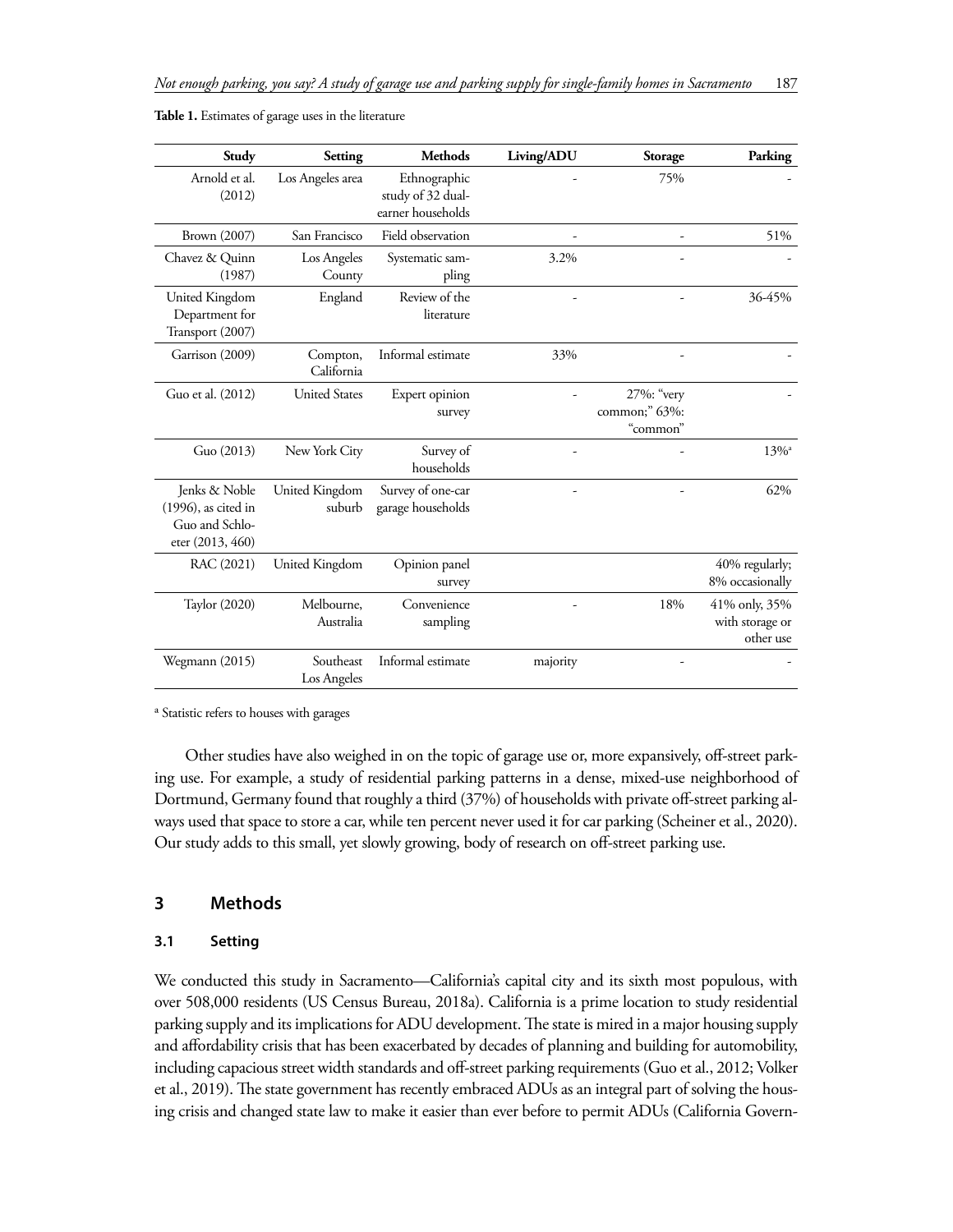ment Code Section 65852.2, n.d.; Volker, 2020). Yet concerns about inadequate parking in residential neighborhoods—especially single-family neighborhoods—could hinder ADU construction.

Sacramento is a natural setting for this study within California because single-family detached homes dominate the city's housing stock to a greater extent than most of the state's other urban areas. Over 60.4% of Sacramento's housing units are single-family detached houses (US Census Bureau, 2018b). In total, Sacramento has over 118,000 single-family detached homes (US Census Bureau, 2018b).

Sacramento is also a prime location for studying the implications of residential parking supply for housing development, and particularly ADUs, because it is one of California's fastest growing cities. Sacramento added more people between 2018 and 2019 than all but one (Chico) of California's 482 cities (California Department of Finance, 2019). And it grew at a faster rate (1.49%) than any of the other top-10 most populous cities in the state (California Department of Finance, 2019). Yet the city actually lost 2.4% of its housing units between 2017 and 2018 (US Census Bureau, 2018a, 2017). Meanwhile, Sacramento's vacancy rate dropped from 6.6% in 2010 to 4.2% in 2018 (US Census Bureau, 2018b, 2010).

The conditions would appear particularly ripe for ADU development in Sacramento because up to 47% of single-family detached homeowners in Sacramento could be open to building an ADU according to a recent study that used the same survey data we use in this study (Volker & Handy, in press). Yet the numbers of ADU permits applied for and issued in Sacramento remain relatively low compared to the jump in ADU permitting seen in other large cities following California's relaxation of ADU restrictions starting in 2016. Sacramento received only 162 ADU permit applications in 2020 (City of Sacramento, 2021b), up from 83 in 2019.<sup>2</sup>

Parking-related impediments are certainly not the only reason why Sacramento has lagged behind other large California cities in ADU permitting. Indeed, Sacramento does not require off-street parking for ADUs (City of Sacramento, 2021a). Nor, per state law, does it require the replacement of covered off-street parking spaces eliminated to make room for an ADU (California Government Code Section 65852.2, n.d.). But neighborhood opposition fueled by concerns about insufficient parking and traffic can be a formidable obstacle for homeowners who are considering adding an ADU. Another analysis of the same 2019 survey data that we use in this study found that the majority of Sacramento-area singlefamily homeowners who reported being open to adding an ADU ranked "opposition from neighbors" as at least a "minor obstacle" to creating an ADU (Volker, 2020). And parking and traffic issues appeared to be the most likely source of opposition. When asked whether they thought that a neighbor renting out an ADU would "have a negative impact on the neighborhood," 46% of all surveyed homeowners responded that it would result in "too many cars trying to park on my street."

## **3.2 Gauging garage use and effective off-street parking supply**

To better understand garage use and effective off-street parking supply in single-family detached homes, we surveyed a sample of single-family detached homeowners in Sacramento in the summer of 2019 (July through August).

#### 3.2.1 Data collection and respondent snapshot

We recruited participants for our online survey from three separate sources. Our first recruitment came from a set of double-opt-in panels maintained by the experience management company Qualtrics. Qualtrics administered the survey in late July and early August 2019 to 351 respondents who passed the screening question, finished the online survey, and did not provide any unintelligible or clearly

<sup>2</sup> Matt Hertel, Principal Planner, City of Sacramento, email message to author, April 15, 2020.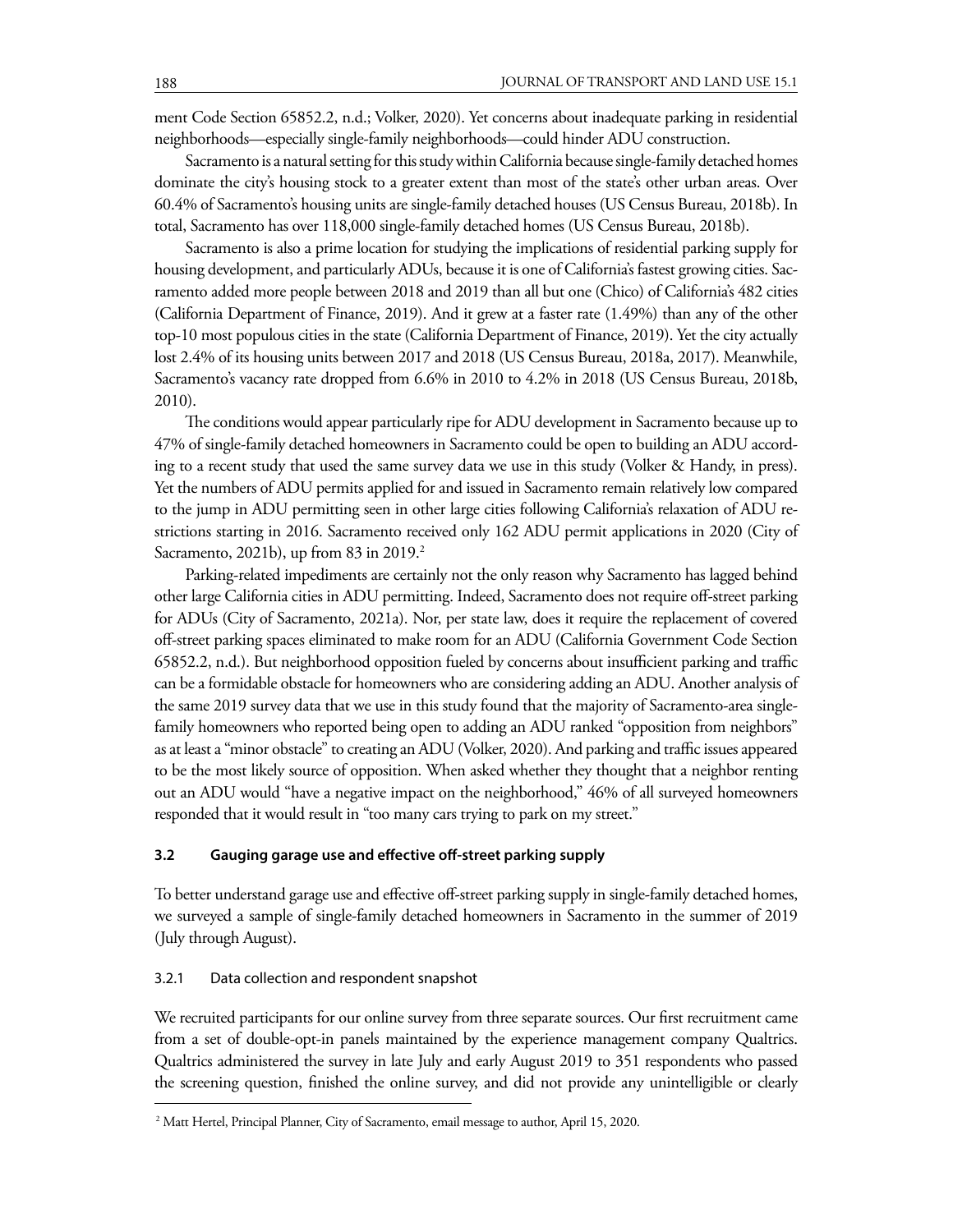unresponsive answers to the text response questions (to weed out unserious respondents). We obtained our second recruitment list through the 2018-2019 campus travel survey at the University of California, Davis; 143 respondents said they would be willing to let us contact them again for this study. We garnered the third recruitment list through two surveys about the JUMP bikeshare program in the Sacramento region; 440 respondents replied that they would be willing to take a future survey. We compared the recruitment lists from the campus travel survey and JUMP bike surveys and removed any duplicate email addresses. We emailed an invitation and link to take our ADU survey to all 583 unique recruits from the second and third recruitment lists in mid-August 2019. Over half (312) of the recruits both passed the screening question (owning their own home) and at least partially completed the online survey. None reported having previously taken our survey as part of a Qualtrics panel, but we could not independently verify this because the names and email addresses for the Qualtrics respondents were kept confidential. As an additional check for "ballot-box stuffing", we examined the socio-demographic responses and did not identify any duplicates, providing supportive evidence that responses came from unique respondents. In total, we garnered 663 unique respondents across the three recruitment pools.

To further improve data quality, we excised the 106 respondents who either did not answer the primary questions of interest or failed to answer at least five other questions. We then culled the remaining 557 complete cases by removing (1) all respondents who did not own a single-family detached home, and (2) all respondents who lived outside of the City of Sacramento. That yielded a final sample size of 396 single-family detached homeowners living in Sacramento.

Table 2 compares the housing stock and demographic characteristics of our sample to those of the population of interest—householders owning a single-family detached home in Sacramento. Our sample is younger, whiter, more educated, and has a greater percentage of people who have lived in the same home for less than 10 years than the homeowner population of Sacramento. The average household size and percentage of households with more than two vehicles are also slightly greater in our sample than in the city's overall population of homeowning householders.

|                                                           | City of Sacramento<br><b>Homeowner Sample</b> | City of Sacramento Home-<br>owner Population <sup>a</sup> |
|-----------------------------------------------------------|-----------------------------------------------|-----------------------------------------------------------|
| Sample size                                               | 396                                           |                                                           |
| Housing Stock <sup>a</sup>                                |                                               |                                                           |
| Number of owner-occupied housing units                    | 396                                           | $89,678 (+/- 4,030)$                                      |
| Number of owner-occupied single-family detached units     | 396                                           | $79,816 (+/- 3,770)$                                      |
| Demographics <sup>a</sup>                                 |                                               |                                                           |
| Median age or age bracket                                 | $46(45-54)$                                   | 55-64                                                     |
| Median income or income bracket                           | \$75,000 - \$99,999                           | $$82,959 (+/- 1,525)$                                     |
| Share with bachelor's degree or higher                    | 63.1%                                         | $45.4\%$ (+/- 1.0)                                        |
| Share non-Hispanic white                                  | 60.4%                                         | $48.9\%$ (+/- 0.9)                                        |
| Share with 10 or fewer years in current home <sup>b</sup> | 49.5%                                         | 33.6%                                                     |
| Share with 3 or more vehicles                             | 24.8%                                         | 24.0%                                                     |
| Average household size                                    | 2.87                                          | $2.76 (+/- 0.03)$                                         |
|                                                           |                                               |                                                           |

**Table 2.** Characteristics of sampled homeowners compared to the population of Sacramento homeowners

Notes:

a Housing stock estimates for the City of Sacramento obtained from table S2504 from the American Community Survey's 2018 1-year estimates (US Census Bureau, 2018a). Demographic estimates obtained from tables S2502, S2503, B25010, and B25044 from the American Community Survey's 2018 5-year estimates (US Census Bureau, 2018b). Demographic estimates are for all owner-occupied housing units, the majority of which are single-family detached units.

b For the City of Sacramento homeowner population, this equals the share of homeowners who have moved into their current home in 2010 or later (8 or fewer years before the 2018 American Community Survey).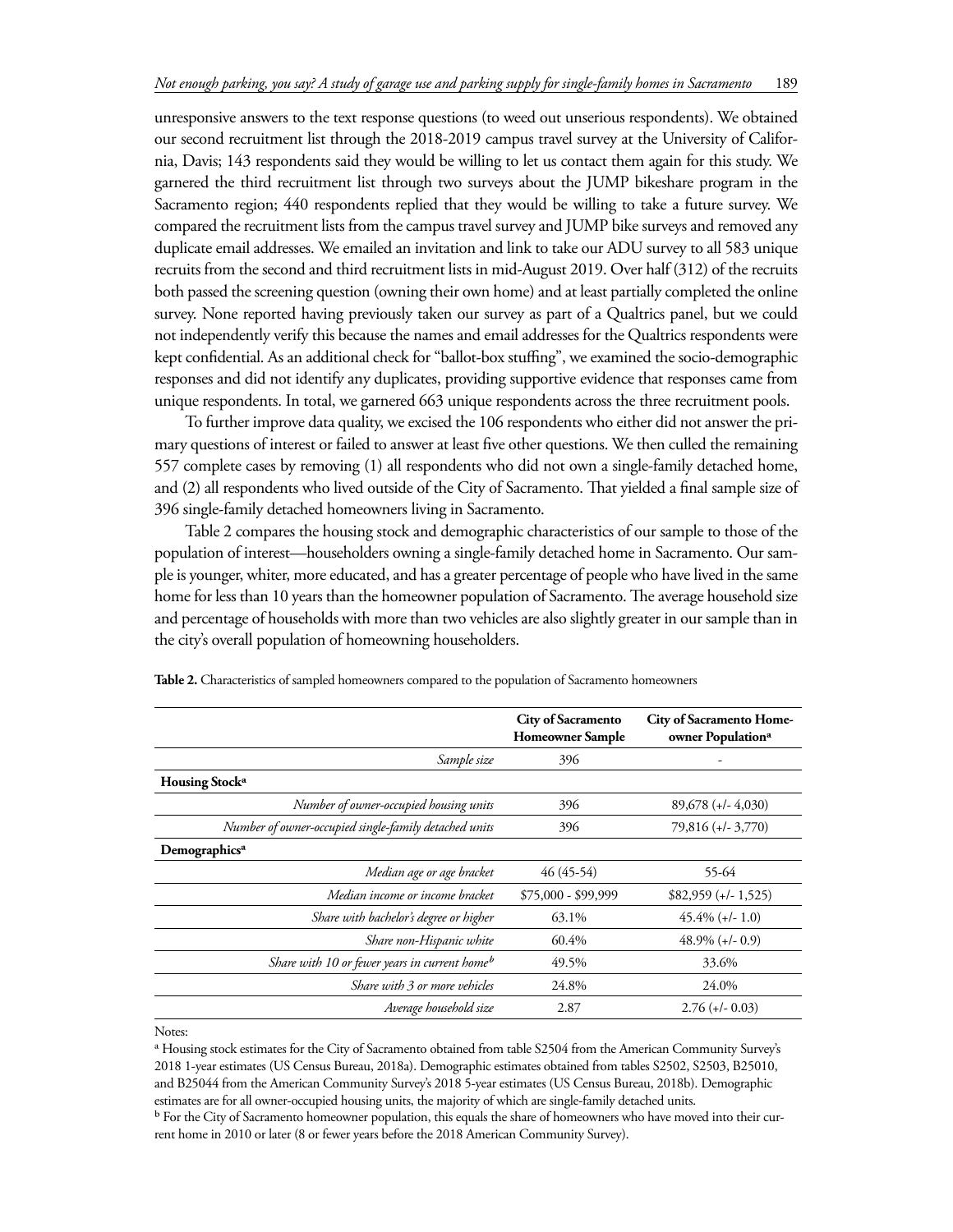#### 3.2.2 Survey weighting

We weighted the sample to represent the population of single-family homeowners in Sacramento using two key variables likely to influence garage and off-street parking use: household size and number of cars available. In order to estimate the full cross-tabulation of these two characteristics, for the population of owner-occupied, single-family detached households in the City of Sacramento, we downloaded 2019 5-year American Community Survey Public Use Microdata Sample (PUMS) data from the Census for the Public Use Microdata Areas (PUMAs) that contain the City of Sacramento boundaries (US Census Bureau, 2003a, 2003b). By using PUMS data, we were able to estimate cell values for the contingency table of household size by vehicle availability and therefore use post-stratification cell weighting (Kalton & Flores-Cervantes, 2003). PUMAs align closely, but not perfectly, with City of Sacramento boundaries. We tested the sensitivity of the contingency table's cell values to which PUMAs were included to represent our population and found minimal differences - the greatest difference between any two sets of PUMA combinations was two percentage points for one cell.

Because the cell sizes for households with 0 cars and 4 or more cars in our sample were very small, we collapsed those categories together with the adjacent vehicle availability categories, yielding 3 vehicle availability categories for weighting: 1 or less, 2, and 3 or more cars. The weights range from a low of 0.51 to a high of 3.55 (Table 3).

| Household size | Cars available              | Sample | Census | Percentage point<br>difference<br>(Sample - Census) | Survey weight |
|----------------|-----------------------------|--------|--------|-----------------------------------------------------|---------------|
|                | 1 or less                   | 7.1%   | 6.1%   | 0.9                                                 | 0.86          |
| 1              | 2                           | 1.8%   | 1.5%   | 0.3                                                 | 0.86          |
|                | 3 or more                   | 0.8%   | 0.4%   | 0.3                                                 | 0.67          |
|                | 1 or less                   | 6.8%   | 5.3%   | 1.5                                                 | 0.78          |
| $\overline{2}$ | $\mathcal{D}_{\mathcal{L}}$ | 26.5%  | 14.5%  | 12.0                                                | 0.54          |
|                | 3 or more                   | 8.8%   | 4.6%   | 4.3                                                 | 0.51          |
|                | 1 or less                   | 2%     | 2.5%   | $-0.5$                                              | 1.25          |
| 3              | 2                           | 11.9%  | 8%     | 3.8                                                 | 0.68          |
|                | 3 or more                   | 5.3%   | 6.6%   | $-1.3$                                              | 1.24          |
|                | 1 or less                   | 1.5%   | 1.5%   | 0.0                                                 | 1.00          |
| 4              | $\mathfrak{D}$              | 12.9%  | 10.5%  | 2.4                                                 | 0.82          |
|                | 3 or more                   | 4.8%   | 8.8%   | $-4.0$                                              | 1.84          |
|                | 1 or less                   | 1.5%   | 2.3%   | $-0.8$                                              | 1.50          |
| 5 or more      | $\overline{c}$              | 3.3%   | 9.4%   | $-6.1$                                              | 2.85          |
|                | 3 or more                   | 5.1%   | 18%    | $-12.9$                                             | 3.55          |

**Table 3.** Survey weights for sample based on household size and cars available

## 3.2.3 Survey questions and data analysis

We used our weighted data to explore off-street parking supply and surplus, including garage use. Table 4 shows the relevant questions we asked respondents about garage availability, garage use, the availability of other off-street parking, and vehicle availability.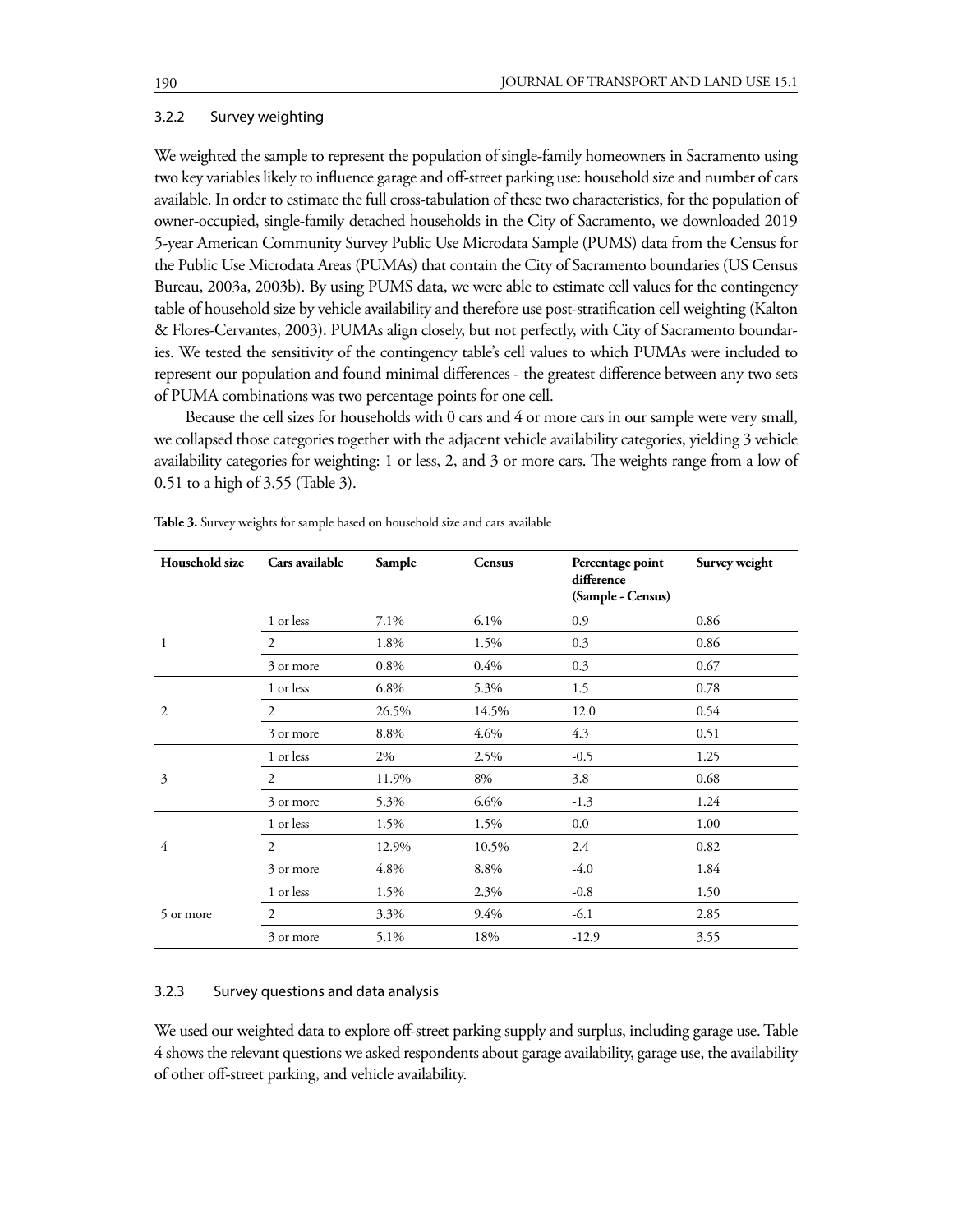**Table 4**. Survey questions used in garage use and off-street parking supply analyses

| <b>Questions</b>                                           | Answer options                                           |
|------------------------------------------------------------|----------------------------------------------------------|
|                                                            | Yes, a 1-car garage                                      |
|                                                            | Yes, a 2-car garage                                      |
| Does your home have a garage?                              | Yes, a 3+-car garage                                     |
|                                                            | No                                                       |
|                                                            | For automobile storage and repair                        |
|                                                            | For other storage                                        |
|                                                            | As an additional bedroom or independent living space for |
| How do you use your garage? Please check all that apply.   | my household                                             |
|                                                            | As an independent living space rented to others          |
|                                                            | As an office, play room, laundry room, or other type of  |
|                                                            | additional room                                          |
|                                                            | Other. Please specify:                                   |
| How many off-street automobile parking spaces does your    | Numeric response                                         |
| home have outside of a garage (e.g. spaces in an uncovered |                                                          |
| driveway or covered carport)?                              |                                                          |
| How many automobiles does your household own (or lease)    | Numeric response                                         |
| and park at home?                                          |                                                          |

For our garage use analysis, we used the weighted responses to the "How do you use your garage?" question shown in Table 4 to estimate the population-level prevalence of different garage uses. We estimated the frequency of each *individual* garage use as well as the frequency of each unique *combination* of simultaneous garage uses (since respondents were allowed to select multiple concurrent uses). Where respondents selected "Other" as one of their garage uses, we asked them to specify the other use. Because all of the answers to the "other" category were elaborations or examples of the five closed-ended options, we were able to re-code all of the "other" answers as one or more of the closed-ended answers provided.

For our off-street parking supply and surplus analysis, we used the weighted responses to the Table 4 questions to estimate the average off-street parking supply and surplus (available spaces minus household vehicles) for single-family detached homeowners in Sacramento. We also estimated the populationlevel distribution of households across 10 levels of off-street parking sufficiency, ranging from a maximum surplus of six or more off-street parking spaces remaining to a maximum shortage of exceeding off-street parking availability by three or more spaces. These estimates required three inputs—number of vehicles parked at home per household, number of garage spaces available to each household, and number of non-garage off-street parking spaces available to each household.

To calculate the number of vehicles and non-garage off-street parking spaces available to each respondent household, we simply used their numeric responses to questions 3 and 4 in Table 4. To estimate the number of "available" garage spaces, we used three scenarios based on respondents' answers to the first two questions in Table 4—nominal garage vehicle capacity and actual garage use. The first scenario is a *hypothetical* "maximum supply" scenario, in which each household is assumed to have their full garage capacity available for vehicle parking—i.e., 0, 1, 2, or 3 spaces based on respondents' answers to question 1—regardless of how respondents actually use their garage (question 2).

The second and third scenarios provide rough upper and lower estimates for *actual* garage parking space availability, adjusting the nominal garage capacity based on how respondents report using their garages. The "actual availability—high estimate" scenario assumes that households that did not indicate using their garage for vehicle parking have zero garage spaces available. All other households are assumed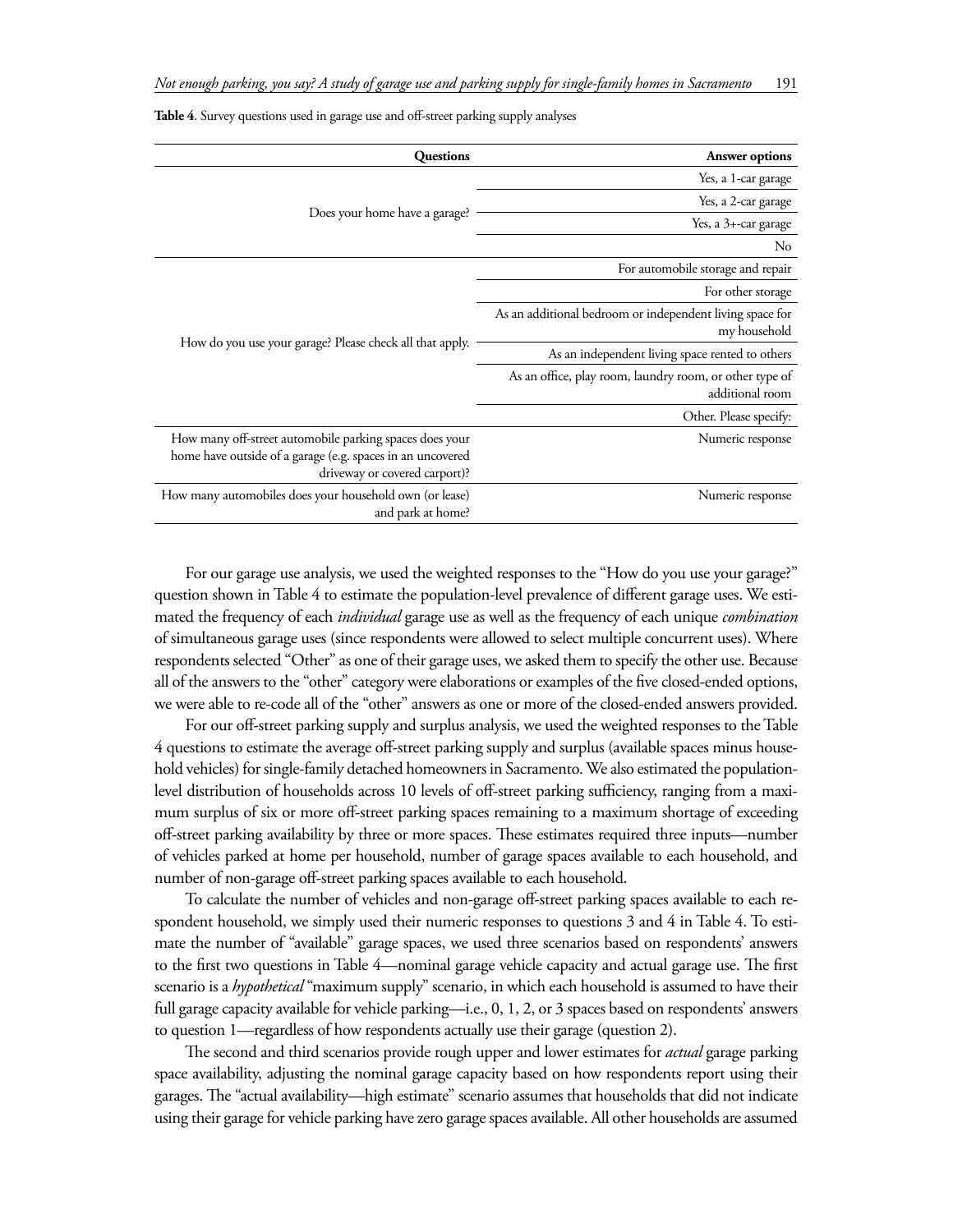to have their full garage capacity available for vehicular parking, even if the respondent reported using the garage for other purposes in addition to car parking.

The "actual availability—low estimate" scenario takes the high estimate scenario and tightens its assumptions. Like the high estimate scenario, the low estimate scenario assumes that households that reported not using their garage for vehicle parking have zero garage spaces available. Households that reported using their garage for vehicle parking only are similarly assumed to have their full garage capacity available for parking. But households that reported using their garage for both vehicle parking and another use were assigned just one available garage parking space (rather than the full nominal capacity, as in the high estimate scenario). This scenario therefore represents a lower bound on the likely availability of garage parking.

Figure 1 illustrates how the different scenarios play out across a range of stated garage uses for a hypothetical household that has a 2-car garage. The "Reality" column illustrates the unobserved reality behind the corresponding answer in the "Stated Garage Use in Survey" column. The columns on the right show how the stated use in the survey translates into our three scenarios. The hypothetical maximum supply and high estimate scenarios risk overestimating the actual parking space availability in reality, while the low estimate scenario risks underestimating it.

| Reality<br>(Unobserved) | <b>Stated Garage Use in</b><br><b>Survey</b> | Hypothetical Maxi-<br>mum Supply | Actual Availability -<br><b>High Estimate</b>                               | Actual Availability-<br><b>Low Estimate</b>                         |
|-------------------------|----------------------------------------------|----------------------------------|-----------------------------------------------------------------------------|---------------------------------------------------------------------|
|                         | Car parking only                             |                                  |                                                                             |                                                                     |
| ET I                    | Car parking and other<br>storage             |                                  | TH<br>r<br>þ                                                                | Ä,                                                                  |
| $\sqrt{2}$<br>ДC<br>ÄÄ  | Other storage only                           |                                  | $\boxed{\mathbb{Z}^2 \boxtimes \mathbb{Z}}$<br>8888<br>).<br>A<br><b>AA</b> | $50 - 21$<br>8888<br>}&<br>$\frac{\overline{a}}{\overline{a}}$<br>w |

Figure 1. Three scenarios of garage parking space availability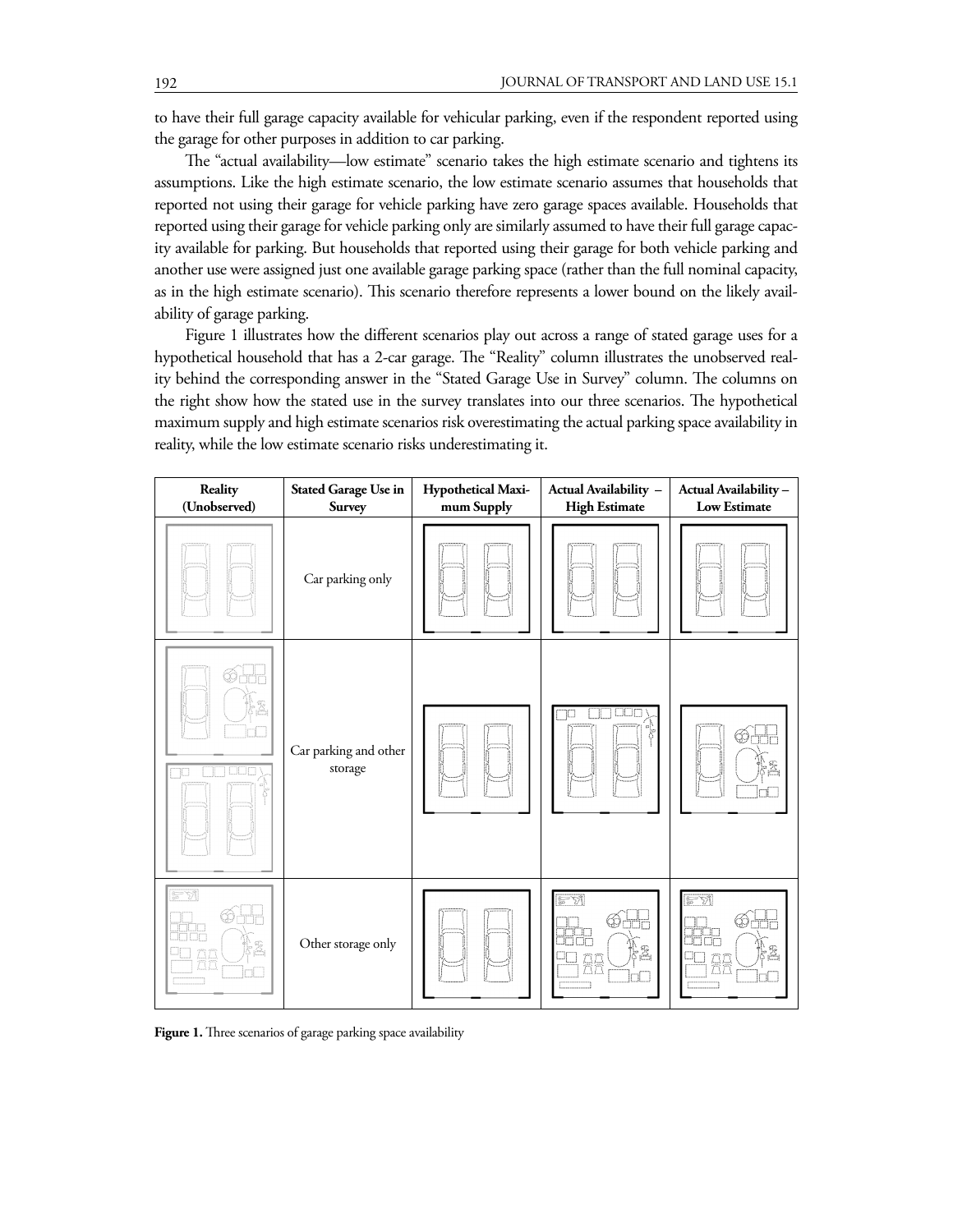#### **3.3 Gauging on-street parking supply**

To estimate the full effective parking supply available to Sacramento's single-family homes, we also needed to ascertain the on-street parking supply in those areas. We did that by adapting the method from Guo et al. (2012) and Guo (2013), which is summarized above. Table 5 shows the numbers and data sources we used to estimate the average number of on-street parking spaces for single-family detached homes in Sacramento.

| Input                | Value                          | Source                                                                                       |
|----------------------|--------------------------------|----------------------------------------------------------------------------------------------|
| Lot size             | $6,806$ sq. ft. $(0.16$ acres) | Sacramento County (2020)                                                                     |
| Frontage-depth ratio | 1:3                            | Various                                                                                      |
| Parking space length | $22$ ft.                       | Sacramento City Planning and Development Code<br>section $17.608.040(F)(2)(a)$               |
| Curb cut length      | $25$ ft. $(20$ ft. $*$ 1.25)   | Sacramento City Planning and Development Code<br>section 17.508.050; Thigpen & Volker (2017) |

**Table 5.** Inputs for on-street parking supply estimate

We calculated the 6,806 square-foot average parcel size for single-family detached homes in the city from Sacramento County's Open Data portal (Sacramento County, 2020). We used all (N=112,368) parcels in the city that (1) were classified with a "most probable use" of Single Family—Subdivision, Single Family—Non-subdivision, or Single Family—Planned Unit Development, and (2) were between 2,000 square feet—the lowest minimum lot size in any residential zone in the city (City of Sacramento, n.d.)—and 1 acre (43,560 square feet) in size. We then estimated the average street line length for the parcels using a frontage-depth ratio of 1:3. Rather than use Guo et al.'s (2012) assumed average ratio of 2:3 for newer single-family lots (with houses built between 1970 and 2010) across the US, we decided to take a more context-sensitive approach. Our visual inspection of the parcel map maintained by the Sacramento County Assessor, our discussions with local planners, and our own observations in the city indicated that a 1:3 ratio was more representative of Sacramento lots. We also assume that only the front of each lot has street frontage and on-street parking spaces. While many lots in Sacramento also back onto alleys, "street" parking is usually not allowed in the alleys. Our method also discounts the street line length for corner lots. Each of these assumptions deliberately result in more conservative estimates.

To estimate the average number of on-street parking spaces per single-family detached home, we took the street line length, subtracted an assumed average curb cut length of 25 feet, and divided the remainder by a parking space length of 22 feet. We derived the 25-foot curb cut length by conservatively assuming each home has the widest driveway (20 feet; City of Sacramento Planning and Development Code Section 17.508.050 (n.d.) (A)) allowed by code for a 2-car parking area (the most common garage size in our weighted sample) and has another 5 feet (25%) of unusable curb space adjacent to the driveway. The 25% fudge factor is the same value used by Thigpen and Volker (2017) based on observations of on-street parking conditions in residential neighborhoods in nearby Davis, California. The 22-foot parking space length is based on the city's minimum standards for (off-site) parallel parking spaces for standard vehicles (City of Sacramento, n.d., Planning and Development Code Section 17.608.040 (F)  $(2)(a)$ ).

Overall, the assumptions undergirding our on-street parking calculus are intentionally conservative. We want to avoid overstating the effective parking supply (and any surplus) for single-family homes and the related capacity for ADU development. However, it bears noting that single-family households are not legally entitled to on-street parking on the public streets outside their homes. Their effective on-street parking supply could decrease if the city began charging for parking or otherwise restricted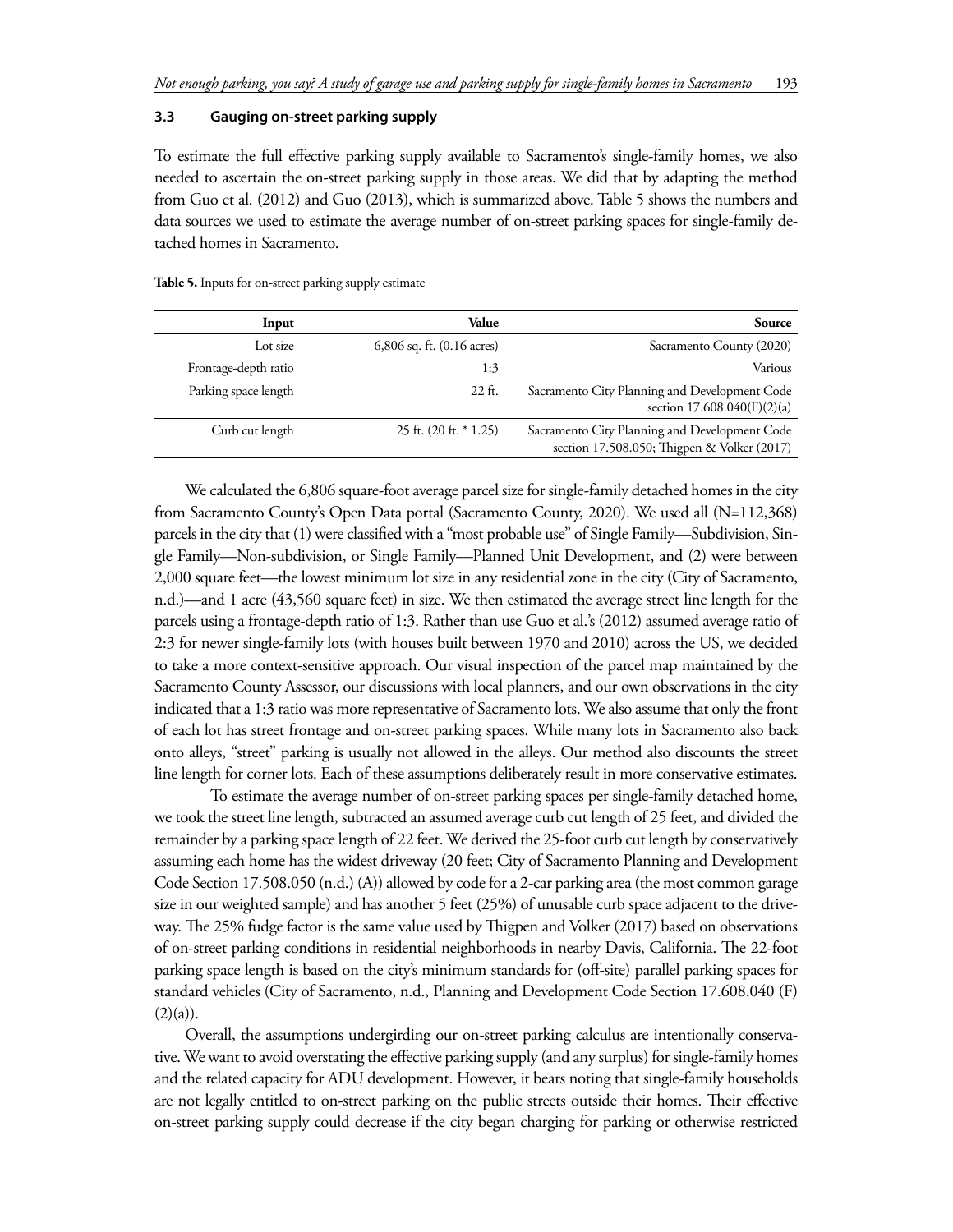their access to on-street parking, e.g., by creating a parking meter zone (California Vehicle Code Section 22508, n.d).

## **3.4 Putting it all together—Total supply, surplus, and ADU implications**

We combined our off-street and on-street parking supply estimates to calculate the total effective parking supply (available spaces) and surplus (available spaces minus household vehicles) per house for Sacramento's single-family homes across the three off-street parking supply scenarios discussed above—hypothetical maximum supply, actual availability—high estimate, and actual availability—low estimate. This, in turn, allowed us to explore the effect on parking supply of adding an ADU to the average single-family detached home.

## **3.5 Limitations**

Our findings are directly generalizable to the population of households that own single-family detached homes in Sacramento. Furthermore, they provide evidence of likely patterns of garage use and effective parking supply and demand in single-family neighborhoods in other urban areas with similar characteristics (like weather, lot size, garage prevalence, on-street parking regulations, household size, vehicle availability, the extent and quality of transit services, and other factors). There is good evidence that these types of residential neighborhoods are pervasive: research using a variety of data sources and methodologies has arrived at a consensus that the type of lower-density, suburban development patterns that characterize single-family neighborhoods are the most common land-use types in the US and globally (Barrington-Leigh & Millard-Ball, 2015; Voulgaris et al., 2016; Wheeler, 2015). Furthermore, Census data confirms that Sacramento is broadly similar to California and the US with respect to patterns of household size and vehicle ownership for single-family detached homeowners. Of the 15 combinations of household size and vehicle ownership we use in this paper for weighting purposes, the most the city of Sacramento differs from California and the US is 3 and 5 percentage points, respectively, while the majority of categories differ by one percentage point or less. If researchers or city planners want to learn more about their particular city or region, they can also use this study's methodology in other settings. Given the dearth of studies on these topics, future research in other geographies would further our understanding of how garage use and single-family parking sufficiency might vary by context.

Future research is also needed to empirically quantify how parking demand from both ADUs and non-residents affects on-street parking occupancy. Our study assesses hypothetical effects only, using estimates of on-street parking supply from citywide data and estimates of occupancy rates and ADU-generated parking demand from previous studies. We could not calculate actual on-street parking supply or occupancy for the homes in our study—let alone discern where the parked cars come from—because our survey data does not include street-level geographic identifiers.

We use post-stratification weighting to bring a non-probability sample in line with the population of Sacramento single-family homeowners. This approach relies on the assumption that participants and non-participants within each "cell" (particular combination of household size and cars available) have the same distribution of the outcome variables (parking availability and use). If this assumption holds, it reduces selection biases. Many other studies of residential car parking, especially of garage use, rely on small or non-probabilistic samples, and few attempt to correct for misalignment of the sample with the population of interest.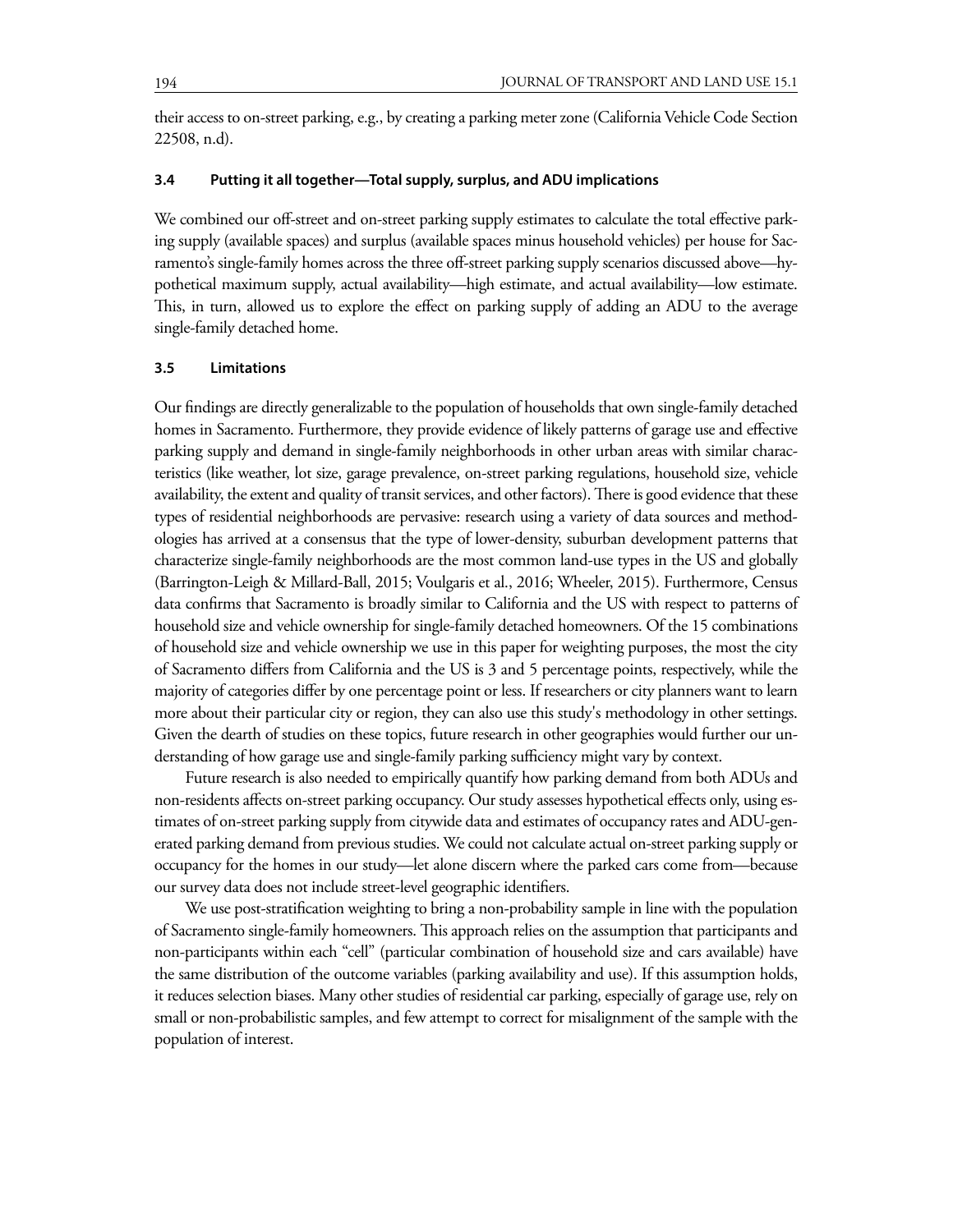## **4 Results**

#### **4.1 Garage use**

We first present our findings on garage capacity and use, since they are key to our estimates of effective parking supply and sufficiency. Our weighted estimates show that the vast majority of single-family detached households in Sacramento have garages (94.1%), with an average nominal (built) capacity of 1.7 cars. Table 6 and Figure 2 show the overall frequency of *individual* garage uses among those households. The most common individual use is for storage, with over 75% of households using their garages for this purpose. This exceeds the 63% of households that use their garages at least partially for their intended purpose, car parking. Another somewhat common use was as an extra room (12%), while the other use cases (as a living space used by the household or rented to a tenant) were much less common.

| Garage use             | Estimate | S.E. |  |
|------------------------|----------|------|--|
| Storage                | 75.5%    | 2.60 |  |
| Car Parking and Repair | 63.0%    | 2.92 |  |
| Extra Room             | 12.1%    | 1.99 |  |
| Household Living Space | 3.1%     | 1.20 |  |
| Rented Living Space    | 1.7%     | 1.00 |  |
|                        |          |      |  |

**Table 6.** Percent of garages used for different individual purposes



Figure 2. Percent of garages used for different individual purposes Note: Error bars depict the 95% confidence intervals

Table 7 and Figure 3 show the prevalence of different *combinations* of simultaneous garage uses amongst single-family households with garages. We find that the most common use combination is for both car parking and storage (40%). Interestingly, more respondents indicated using their garage for storage only (27%) than for car parking only (18%). The next most common uses were as an extra room (not as a living space) only (5%) and as an extra room and storage (4%). The remaining combinations all had low frequencies. We examined the association of garage use with various household characteristics and found no strong associations.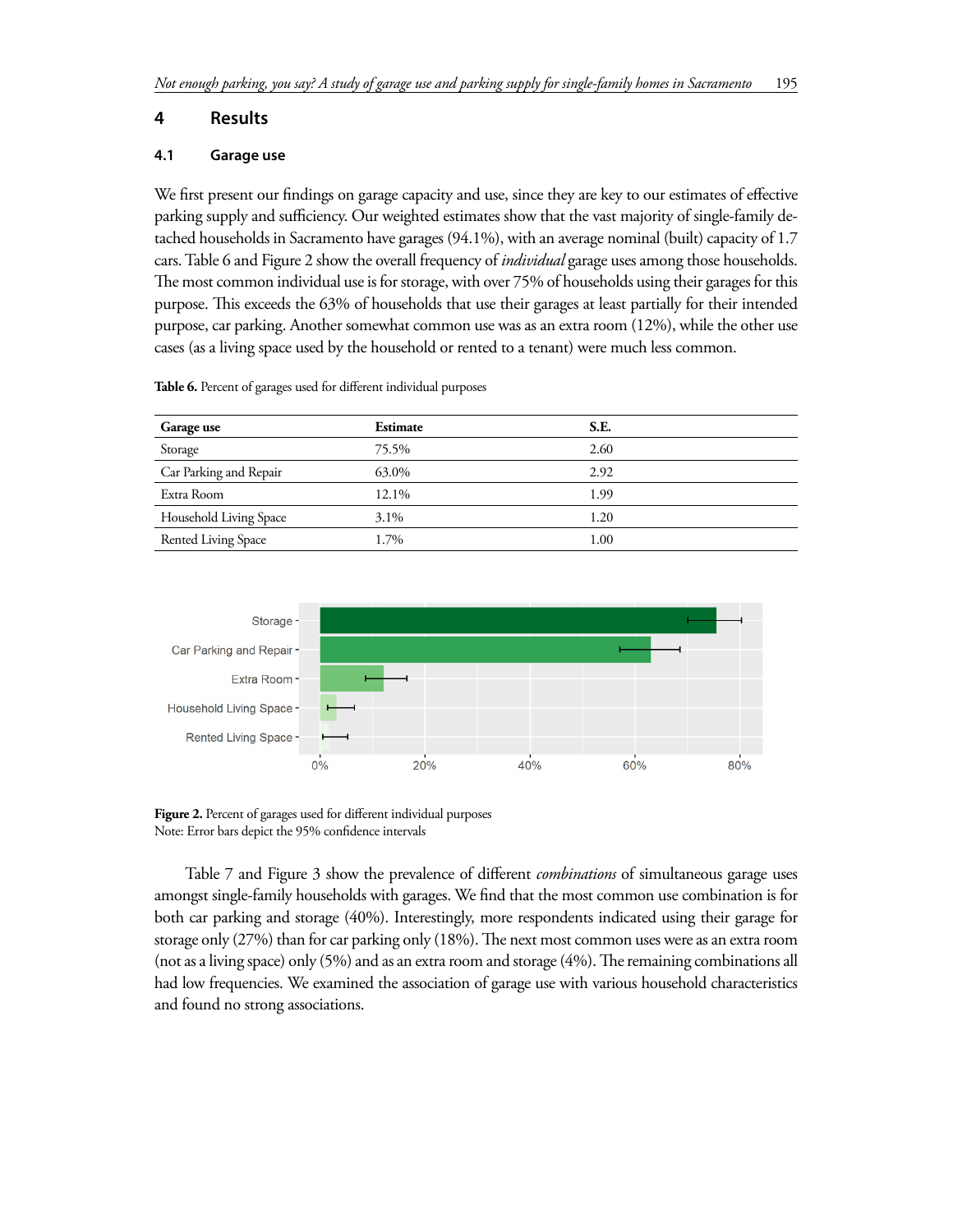| Garage use combinations                             | Estimate | S.E. |
|-----------------------------------------------------|----------|------|
| Car Parking and Storage                             | 39.9%    | 3.04 |
| Storage only                                        | 26.6%    | 2.71 |
| Car Parking only                                    | 18.4%    | 2.16 |
| Extra Room only                                     | 4.7%     | 1.54 |
| Storage and Extra Room                              | 3.5%     | 0.89 |
| Combinations with only 1 response                   | 3.0%     | 1.17 |
| Car Parking, Storage, and Extra Room                | 2.7%     | 0.97 |
| Car Parking, Storage, and Household<br>Living Space | $0.7\%$  | 0.43 |
| Car Parking and Extra Room                          | 0.5%     | 0.31 |





Figure 3. Percent of garages used for different combined purposes Note: Error bars depict 95% confidence intervals

### **4.2 Off-street parking supply and sufficiency**

Looking at the total supply and sufficiency of off-street parking supply—garage spaces plus other offstreet spaces—we find that most single-family detached households in Sacramento have sufficient offstreet capacity to park all their vehicles. On average, households had 2.3 vehicles and between 2.9 and 3.8 total off-street spaces, depending on the scenario. Overall, parking supply sufficiency ranged from a surplus of 6+ off-street spaces to a shortage of 3 spaces. Table 8 and Figure 4 show our population-level estimates for the percent of households across the 10-level range of parking sufficiency for each of our three scenarios. These estimates are based on our full sample, including households without garages.

In the hypothetical "maximum supply" scenario with all garage spaces available for car parking, only 8% of households would need to park a car(s) on the street. The remaining 92% of households would have sufficient off-street parking supply to store their car(s). About one in five (20%) households have as many cars as theoretically-available off-street spaces, and the majority (64%) have 1 to 3 extra off-street spaces remaining.

In the more realistic scenario with an upper-end estimate for available garage spaces (actual availability—high estimate), the percent of households that have more cars than off-street spaces nearly doubles from 8% in the hypothetical scenario to 15%. The percentage of households with as many cars as off-street spaces also increases from 20% to over a quarter of households (29%). But a majority (50%) still have 1 to 3 extra off-street spaces remaining.

In the more realistic scenario with a lower-end estimate for available garage spaces (actual availabil-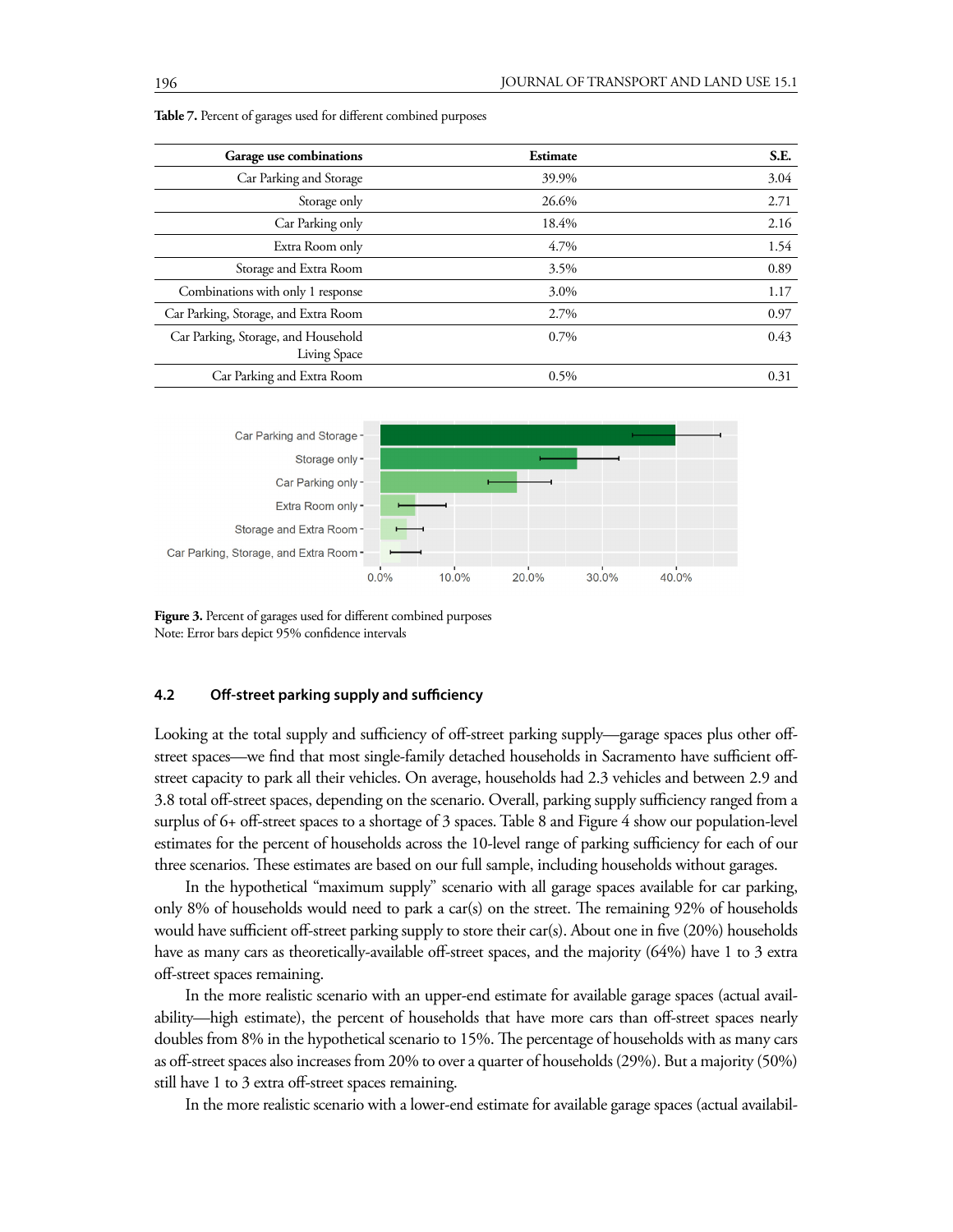ity—low estimate), approximately one in four households (25%) have more cars than off-street parking spaces, which is similar to Taylor's (2020) estimate from Melbourne (26%). The percent of households with equal numbers of cars as off-street spaces remains at 29%, and the percent of households with 1 to 3 remaining off-street spaces declines to 42%.

|                                       | Hypothetical<br><b>Maximum Supply</b> |      | Actual Availability -<br><b>High Estimate</b> |      | Actual Availability -<br><b>Low Estimate</b> |      |
|---------------------------------------|---------------------------------------|------|-----------------------------------------------|------|----------------------------------------------|------|
| Off-street spaces remaining           | Estimate                              | S.E. | Estimate                                      | S.E. | Estimate                                     | S.E. |
| 6 or more off-street spaces remaining | 1.0%                                  | 0.5  | 1.0%                                          | 0.5  | 1.0%                                         | 0.5  |
| 5 off-street spaces remaining         | 1.9%                                  | 0.9  | 1.2%                                          | 0.5  | 0.7%                                         | 0.4  |
| 4 off-street spaces remaining         | 5.1%                                  | 1.2  | 3.5%                                          | 0.8  | 2.3%                                         | 0.8  |
| 3 off-street spaces remaining         | 14.9%                                 | 2.0  | 10.7%                                         | 1.9  | 3.9%                                         | 1.1  |
| 2 off-street spaces remaining         | 27.4%                                 | 2.5  | 18.4%                                         | 2.1  | 15.5%                                        | 2.0  |
| 1 off-street spaces remaining         | 21.6%                                 | 2.5  | 20.8%                                         | 2.4  | 22.7%                                        | 2.3  |
| Off-street capacity full              | 20.0%                                 | 2.6  | 29.3%                                         | 2.9  | 29.1%                                        | 2.9  |
| Exceeds off-street capacity by 1      | 5.0%                                  | 1.6  | $9.5\%$                                       | 2.1  | 18.0%                                        | 2.6  |
| Exceeds off-street capacity by 2      | 0.8%                                  | 0.3  | $3.4\%$                                       | 1.2  | 4.5%                                         | 1.5  |
| Exceeds off-street capacity by 3      | 2.1%                                  | 1.2  | 2.2%                                          | 1.2  | 2.2%                                         | 1.2  |

**Table 8.** Percent of households with off-street parking spaces remaining



Figure 4. Percent of households with off-street parking spaces remaining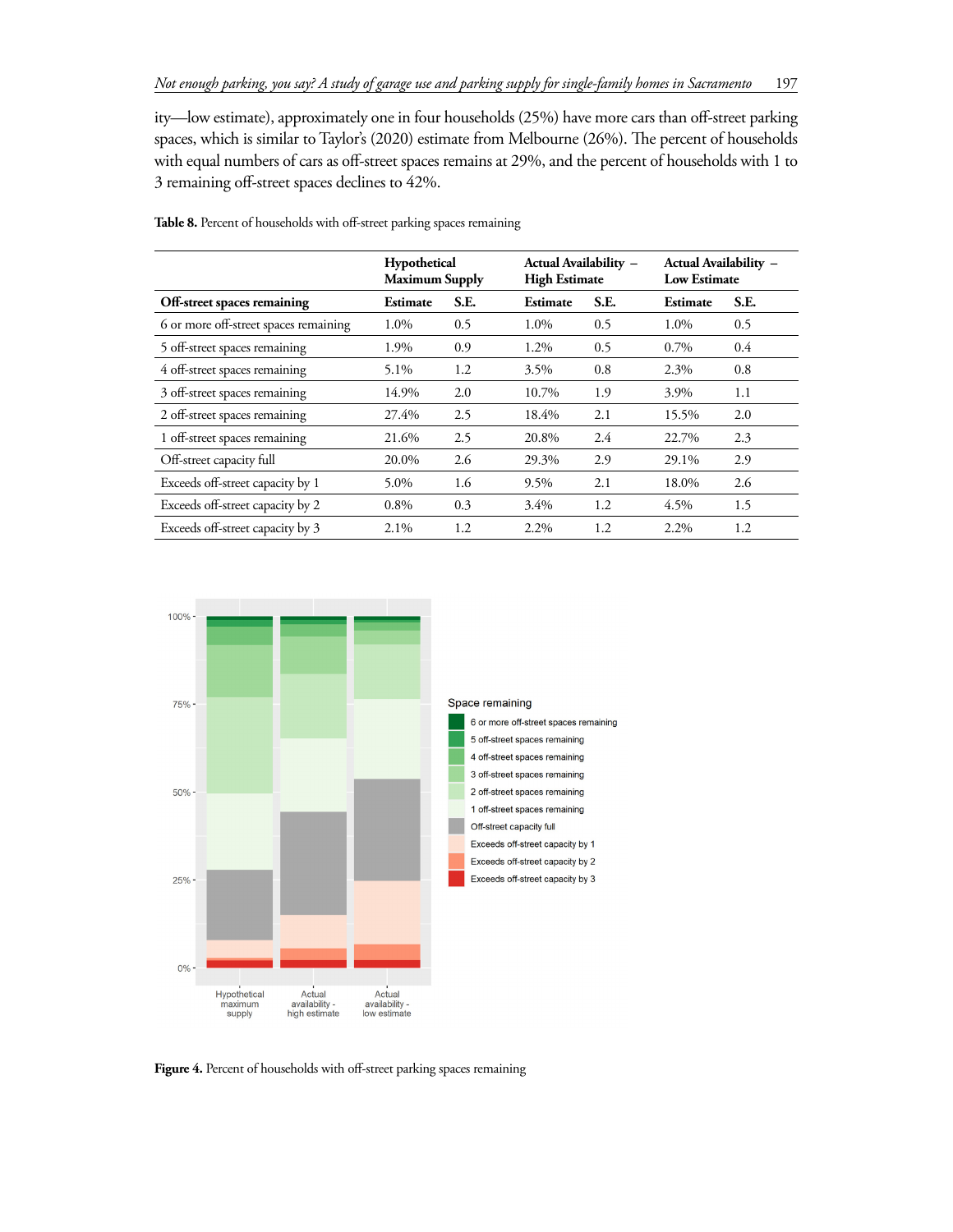# **4.3 On-street parking supply**

Using the inputs listed in Table 5, we estimated that the average single-family detached home in Sacramento has approximately 48 feet of street frontage. We then subtracted 25 feet to account for a driveway curb cut (20 feet) and potentially unusable curb space (5 feet), yielding 23 feet of curb space. That translates to almost exactly one on-street parking space per average single-family detached home, using a parking space length of 22 feet.

# **4.4 Total effective parking supply and sufficiency**

Table 9 shows the average total effective parking supply (available off-street and on-street spaces combined) and surplus (available spaces minus available household vehicles) per single-family home across the three off-street parking supply scenarios. The average single-family detached household in Sacramento has access to between 1.6 and 2.0 more parking spaces than it has vehicles, according to our low and high estimates of actual (realistic) parking space availability, respectively. The average surplus increases to 2.5 spaces under the hypothetical maximum.

Achieving the hypothetical maximum might not be feasible, since it would require every household to clear enough space in their garage to accommodate its nominal vehicular capacity—i.e., each 1-car garage could actually fit 1 car, each 2-car garage could actually fit 2 cars, etc. That would mean displacing storage, home gyms, home offices, and even dwelling areas in some cases, which many homeowners likely have no self-interest in doing. In any case, our results indicate that Sacramento's single-family detached homes have a substantial surplus of parking spaces under any of the three scenarios.

| Scenario                               | Average on-<br>street spaces | Average off-<br>street spaces | Average total<br>spaces | Average ve-<br>hicles available | Average surplus<br>spaces |
|----------------------------------------|------------------------------|-------------------------------|-------------------------|---------------------------------|---------------------------|
|                                        | А                            | B                             | $A + B = C$             | D                               | $C - D = E$               |
| Hypothetical maximum<br>supply         | 1.1                          | 3.8(0.09)                     | 4.9(0.09)               | 2.3(0.05)                       | 2.5(0.10)                 |
| Actual availability – high<br>estimate | 1.1                          | 3.3(0.10)                     | 4.3(0.10)               | 2.3(0.05)                       | 2.0(0.10)                 |
| Actual availability - low<br>estimate  | 1.1                          | 2.9(0.09)                     | 3.9(0.09)               | 2.3(0.05)                       | 1.6(0.09)                 |

**Table 9.** Total effective parking supply and surplus per home

Note: Sums may be off by one tenth due to rounding.

# **5 Discussion**

#### **5.1 Garage use**

Our study expands the small, yet slowly growing, body of research on off-street parking use by revealing the multifaceted ways that Sacramento homeowners use their garage space: primarily for storage, secondarily for car parking, and marginally for other purposes, like living spaces. Our research improves on earlier work by explicitly allowing respondents to select multiple simultaneous garage use categories, reflecting the multi-dimensional use cases seen in many homes (Taylor (2020) being a notable exception to this pattern). However, this makes direct comparisons with previous findings more difficult, as does the fact that the study setting is novel. Nonetheless, it is useful to assess the consistency of findings as we seek to build the evidence base on garage uses.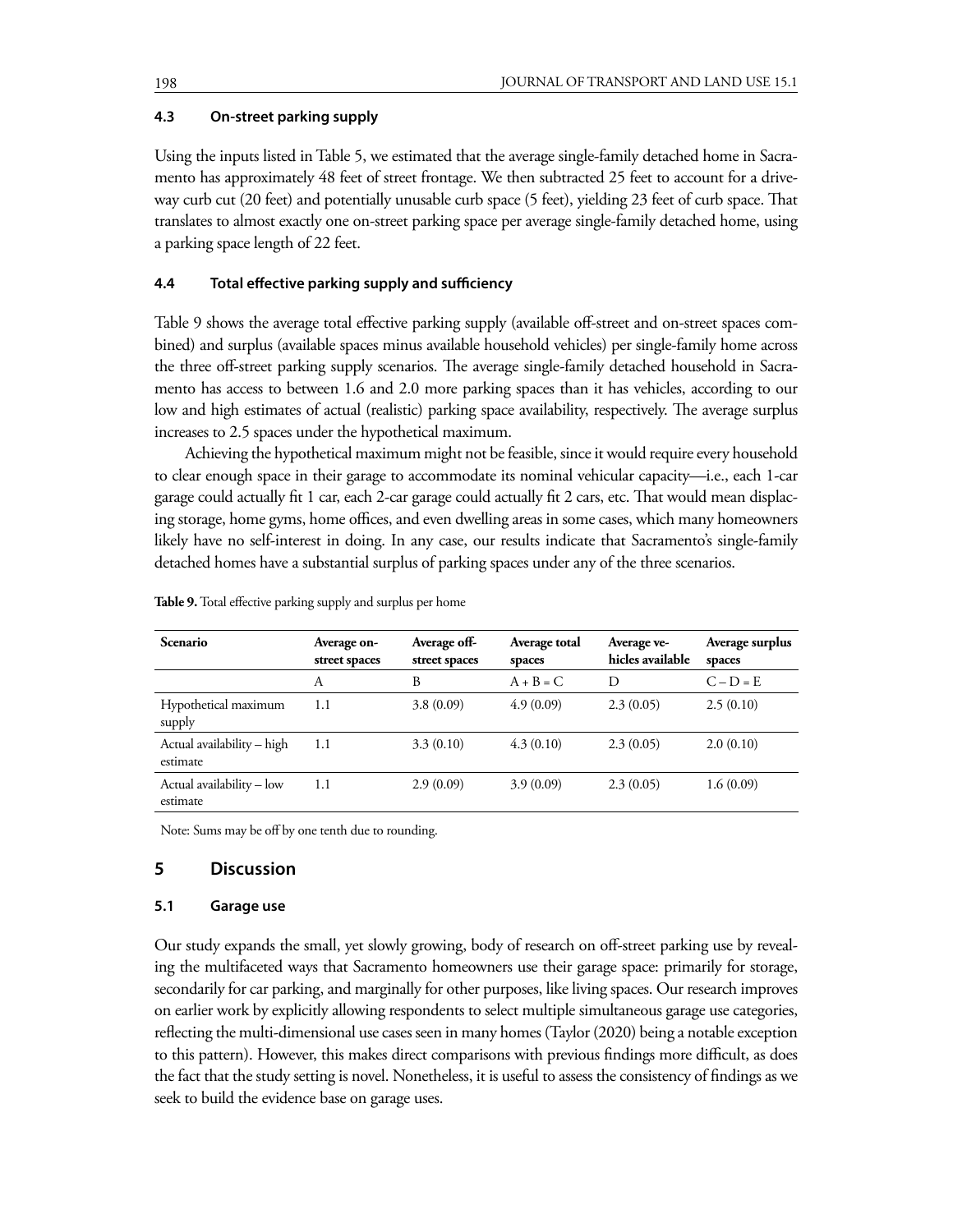Our results align well with the general pattern of previous findings that the two main garage uses are storing personal belongings and parking cars. An overwhelming majority of Sacramento singlefamily homeowners (76%) use their garage for storage, in rough agreement with the qualitative results of the Guo et al. (2012) expert opinion survey. By contrast, our estimate of the percent of Sacramento single-family households using their garage for car parking (63%) was generally higher than studies in cities such as San Francisco (51%) (Brown, 2007), Melbourne (41%) (Taylor, 2020), UK cities (36- 45%) (United Kingdom Department for Transport, 2007), and especially New York City (13%) (Guo, 2013). Only one previous study had a similarly high estimate (62%) to ours, and that was in a suburb of Reading, England (Jenks & Noble, 1996, as discussed in Guo & Schloeter, 2013, 460). This pattern of results from the literature suggests that residents of cities with older and smaller housing stock may be enticed to convert their garages to other purposes and park their car elsewhere.

Our estimate of the percentage of households using their garage as a living space, either for the household or rented to others (3.7%), roughly matches the findings in Chavez and Quinn's systematic field observations (3.2%; Chavez & Quinn, 1987), while falling much lower than the more informal estimates of Wegmann (2015) and of the City of Compton city planner (Garrison, 2009). Though the disparities could be attributable to differences in the study setting, it is also notable that the two studies using formal quantitative methods and statistical sampling techniques yielded similar results.

## **5.2 Surplus parking spaces available to single-family homes**

Our study provides the first estimate we have seen of the total effective parking supply and use for singlefamily detached homes. Our findings indicate that Sacramento's single-family homes have a sizeable surplus of parking. We estimate that the average single-family detached homeowner in Sacramento has access to between 1.6 and 2.0 more parking spaces than their household has vehicles, using our low and high estimates of actual parking availability, respectively (Table 9). Our findings are consistent with other indications that parking tends to be oversupplied in single-family neighborhoods, including studies showing low occupancy rates for on-street parking (Roth, 2016; Schlossberg & Amos, 2015; Thigpen & Volker, 2017) and the sufficiency of off-street parking for most households (Taylor, 2020).

The surplus could be even greater in areas with larger average lot sizes. For example, Guo et al. (2012) estimated that new single-family homes built in the US between 1970 and 2010 had a hypothetical maximum of 8-10 total parking spaces on an average lot size of 0.34 acres. Both numbers are more than double their respective values in Sacramento, where we estimated a hypothetical maximum of 4.9 parking spaces and an average lot size of 0.16 acres. However, Guo et al. (2012) did not estimate parking surplus.

Another way to conceptualize the surplus is as the ratio of total parking spaces to vehicles available to single-family detached homeowners. This compares to the more widely reported ratio of all parking spaces (residential, commercial, and otherwise) to all passenger vehicles. The oft-cited "rule of thumb" estimate for the US is 8 parking spaces per vehicle, but survey-based estimates have been considerably lower. (Chester et al., 2010), for example, calculate a ratio of 3.4 to 1, combining separate survey-based estimates for urban areas and rural areas. For single-family detached homes in Sacramento, we estimate that there are between 1.5 and 1.9 *residential* parking spaces per vehicle on average, using our low and high estimates of actual parking availability respectively.

## **5.3 Implications for ADUs**

Under any of our three scenarios, the parking surplus for the average single-family detached home in Sacramento is more than enough to accommodate the average ADU tenant. Households living in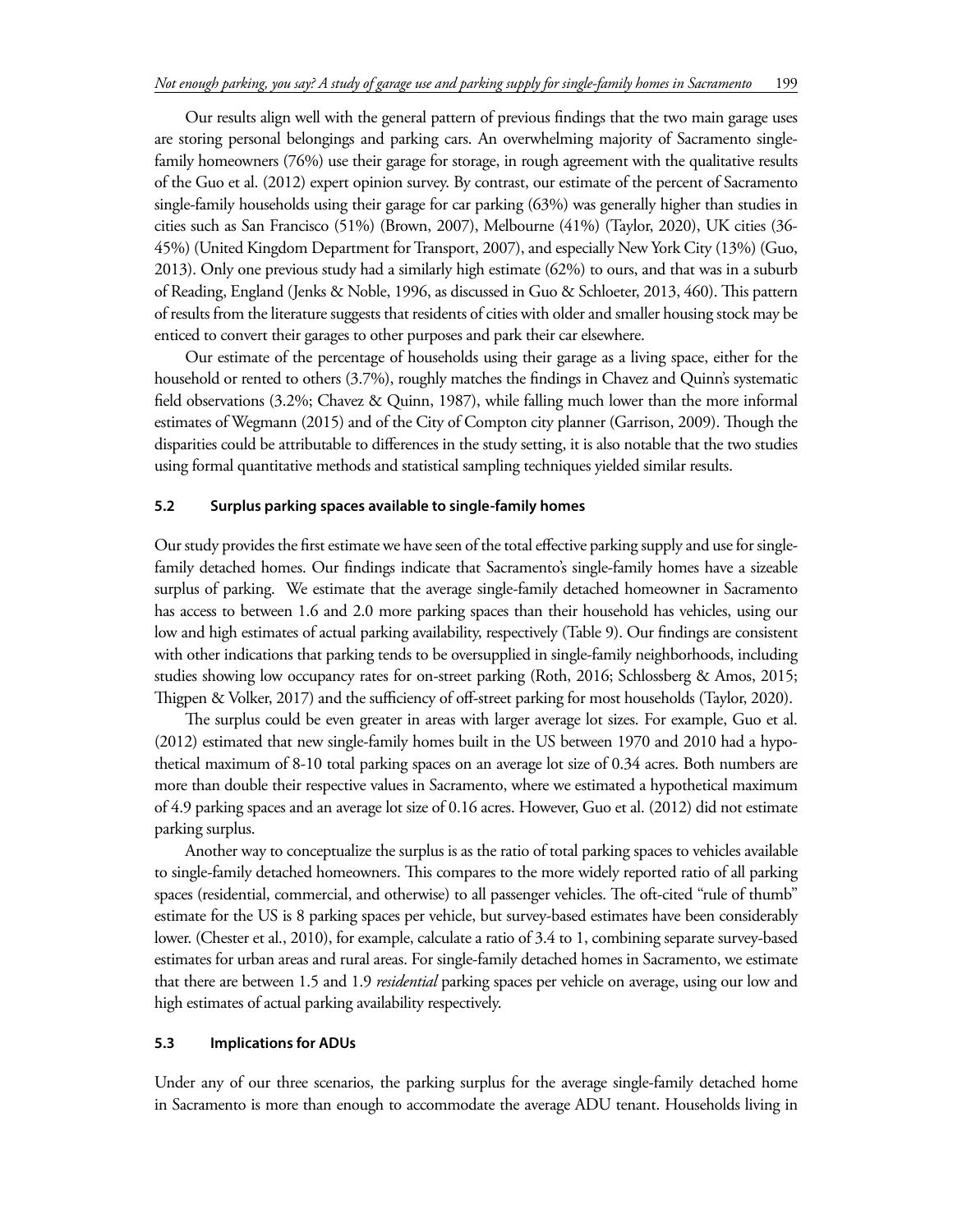ADUs have an average of just one vehicle available to them, according to studies in Portland (Brown & Palmeri, 2014; Gebhardt et al., 2018) and the San Francisco Bay Area (Chapple et al., 2012; City of Sausalito, 2011; Wegmann & Chapple, 2012). Allocating one parking space for the ADU tenants would still leave the average single-family home with 0.6 to 1.0 surplus parking spaces at periods of maximum residential utilization (when all the vehicles available to the primary home and the ADU were parked at home at the same time), using our low and high estimates of actual parking availability.

Scaling our findings up to the block level, a hypothetical 500-foot block face with 10 single-family houses and no ADUs would have about 16 to 20 (rounded) surplus parking spaces not used by the households that live there. Figure 5, panel A shows a conservative version of this scenario, where we allocate to each house 3 off-street parking spaces (in between our low and high estimates in Table 9, but closer to the low estimate), 1 on-street space (rounded down from our estimate in Table 9) and 2 or 3 vehicles (totaling 23 vehicles across the block to match the weighted average of 2.3 vehicles per household from our sample). For simplicity, we assume that all household vehicles are parked on the block during a period of maximum residential utilization (like the middle of the night), that households will park their vehicles off the street as long as spaces remain available, and that there are no non-resident vehicles parked on the block. Occupied parking spaces are shown as red-filled rectangles and vacant spaces are shown as dashed white rectangles. For ease of visualization, all off-street parking spaces are shown in front of the garage. In reality, our results show that about 1 vehicle would be parked in the garage for the average single-family detached home in Sacramento. In total, there are 23 occupied offstreet spaces, 7 vacant off-street spaces, and 10 vacant on-street spaces under this scenario, for a total of 17 surplus spaces.



**Figure 5.** Block-level parking occupancy scenarios

How much does the surplus change if we add in ADUs? A recent study estimated that nearly 50% of single-family detached homeowners in Sacramento could be open to building an ADU (Volker & Handy, in press). Using 50% as a maximum ADU adoption scenario, we will assume that five of the 10 households on our hypothetical block have ADUs, with each ADU generating one vehicle (in line with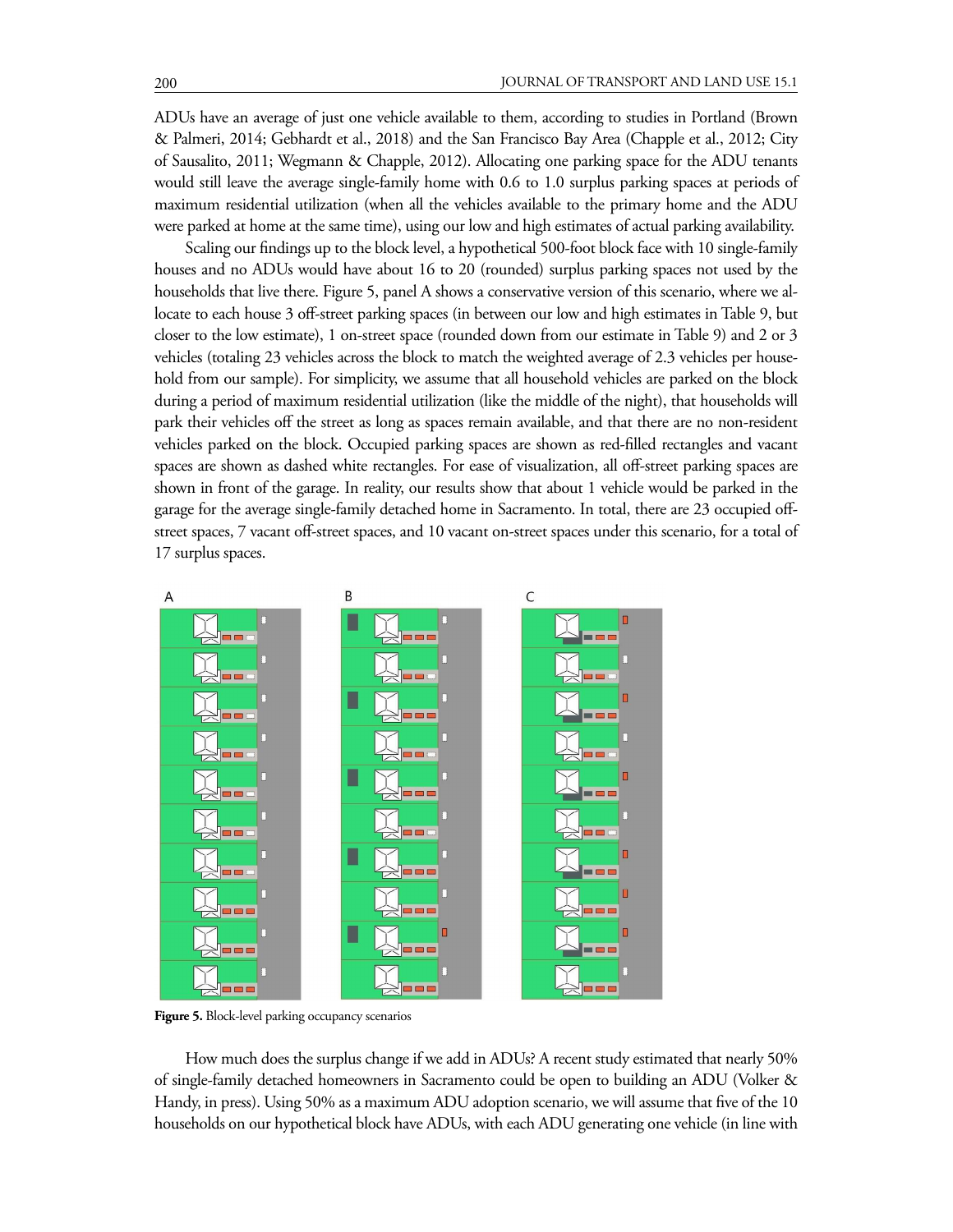the average from the literature). Figure 5, panel B illustrates this scenario. We use the same assumptions as the scenario in panel A with one difference—we allocate one additional vehicle to every other house on the block (for a total of 28 resident vehicles on the block). The houses with the additional vehicle are indicated by the ADU (gray rectangle) in the backyard. In total, there are 26 occupied off-street spaces, 1 occupied on-street space, 3 vacant off-street spaces, and 9 vacant on-street spaces under this scenario, for a total of 12 surplus spaces.

But what if the ADUs also reduced neighborhood parking supply? Let us assume for the sake of argument that every ADU in the previous scenario was converted from a garage. Our weighted estimates show that the average single-family homeowner in Sacramento stores between 0.7 and 1.1 vehicles in their garage, based on our low- and high-availability scenarios respectively. Using the higher estimate, each ADU would remove 1.1 parking spaces in addition to adding one vehicle to the total neighborhood parking demand. Figure 5, panel C illustrates this scenario, though for simplicity it uses a round number of 1 vehicle per garage rather than our 1.1-vehicle high estimate. We use the same assumptions as the scenario in panel B except we remove one off-street parking space from each house with an ADU (depicted as a gray ADU rectangle where the garage and accompanying off-street parking space used to be). In total, there are 22 occupied off-street spaces, 6 occupied on-street spaces, 3 vacant off-street spaces, and 4 vacant on-street spaces, for a total of 7 surplus spaces.

Under all three hypothetical scenarios shown in Figure 5 there would be numerous vacant on-street spaces on the 10-house block during periods of maximum residential occupancy. Of course, this does not mean that there would always be empty on-street parking spaces on the block. Even where the total number of parking spaces (off-street and on-street) exceeds the number of vehicles available to residents on the block, the cumulative parking demand from the residents plus visitors, home help, and other non-residents could exceed the total supply. This could be especially problematic on blocks with retail or commercial uses or within walking distance of concentrated retail, commercial, or recreational activities.

However, previous censuses of on-street parking in single-family neighborhoods indicate that onstreet parking is vastly oversupplied even during times of peak occupancy, suggesting our conservative assumptions might result in an overestimate of on-street parking impacts. Thigpen and Volker (2017), Schlossberg and Amos (2015), and Roth (2016) all found vacancy rates between 71% and 89%. Furthermore, local governments have numerous tools available to help ensure that residents of high-use areas have enough parking without requiring that homeowners add off-street parking for their ADUs or replace off-street parking that was converted into an ADU (Brown et al., 2017). They can create a residential parking permit district to restrict longer-term on-street parking to permitted residents, like Sacramento and most other large cities in the United States have already done in many places (City of Sacramento, 2021c). They can also allow residents to park in front of their own driveways. The California Vehicle Code, for example, allows local governments to "authorize the owner or lessee of property to park a vehicle in front of the owner's or lessee's private driveway when the vehicle displays a permit issued pursuant to the ordinance authorizing such parking" (California Vehicle Code Section 22507.2, n.d.). In the case of Sacramento, the additional space provided by blocking the driveway would double the number of on-street spaces available to the average single-family home (according to our estimate of 1.05 spaces), and would effectively replace any on-street parking used by non-residents.

Overall, our findings tend to belie claims that ADUs will overwhelm existing parking supplies in single-family neighborhoods. They also cast doubt on the necessity of off-street parking requirements for ADUs.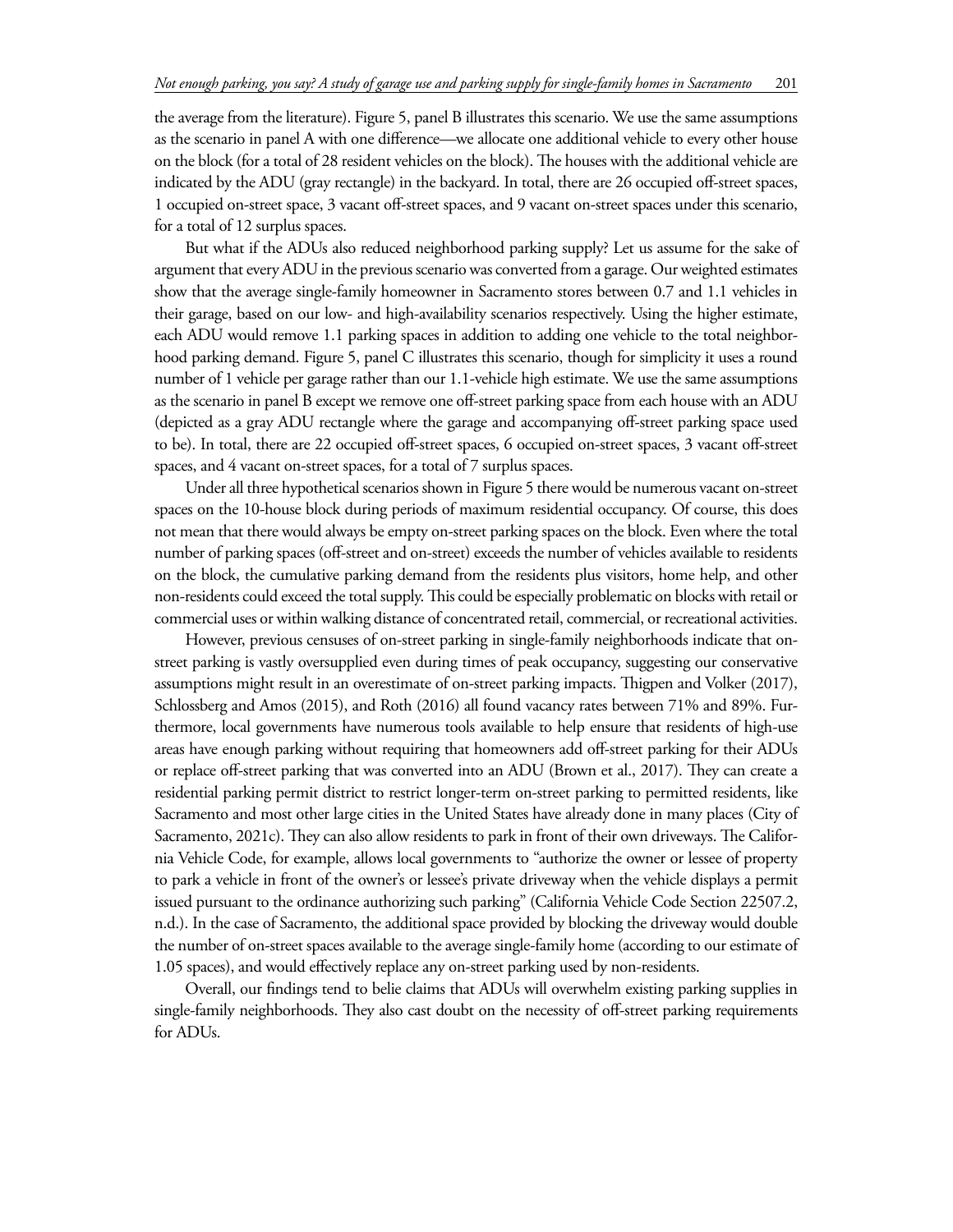# **6 Conclusion**

In this article, we use a survey of homeowners in Sacramento, California to investigate the supply and sufficiency of residential parking supply in single-family neighborhoods, including how households actually use their garages. We use our findings on these sorely understudied topics to examine one of the most commonly cited reasons for opposing construction of accessory dwelling units in single-family neighborhoods—that the new residents would overwhelm scarce on-street parking. We find that 63% of single-family detached homeowners in Sacramento use their garage at least partially for car parking. However, only 18% use their garage solely to park cars. On the other hand, 27% of households use their garage exclusively for storage. With respect to parking sufficiency, we find that, even under our most conservative scenario, 75% of households have enough off-street parking to park all their vehicles. Combining off-street and on-street parking supplies, we find—again under our most conservative scenario—that Sacramento's single-family detached households have, on average, 1.6 more parking spaces available to them than they have vehicles. That surplus is more than enough to accommodate the average ADU tenant and their vehicle. That belies claims that ADUs will overwhelm existing parking supplies in single-family neighborhoods.

## **Acknowledgments**

The authors thank the National Center for Sustainable Transportation for providing crucial funding for this research through a Dissertation Fellowship to Dr. Volker. Thank you also to the editors and the reviewers for their constructive feedback, which improved the paper's focus and quality.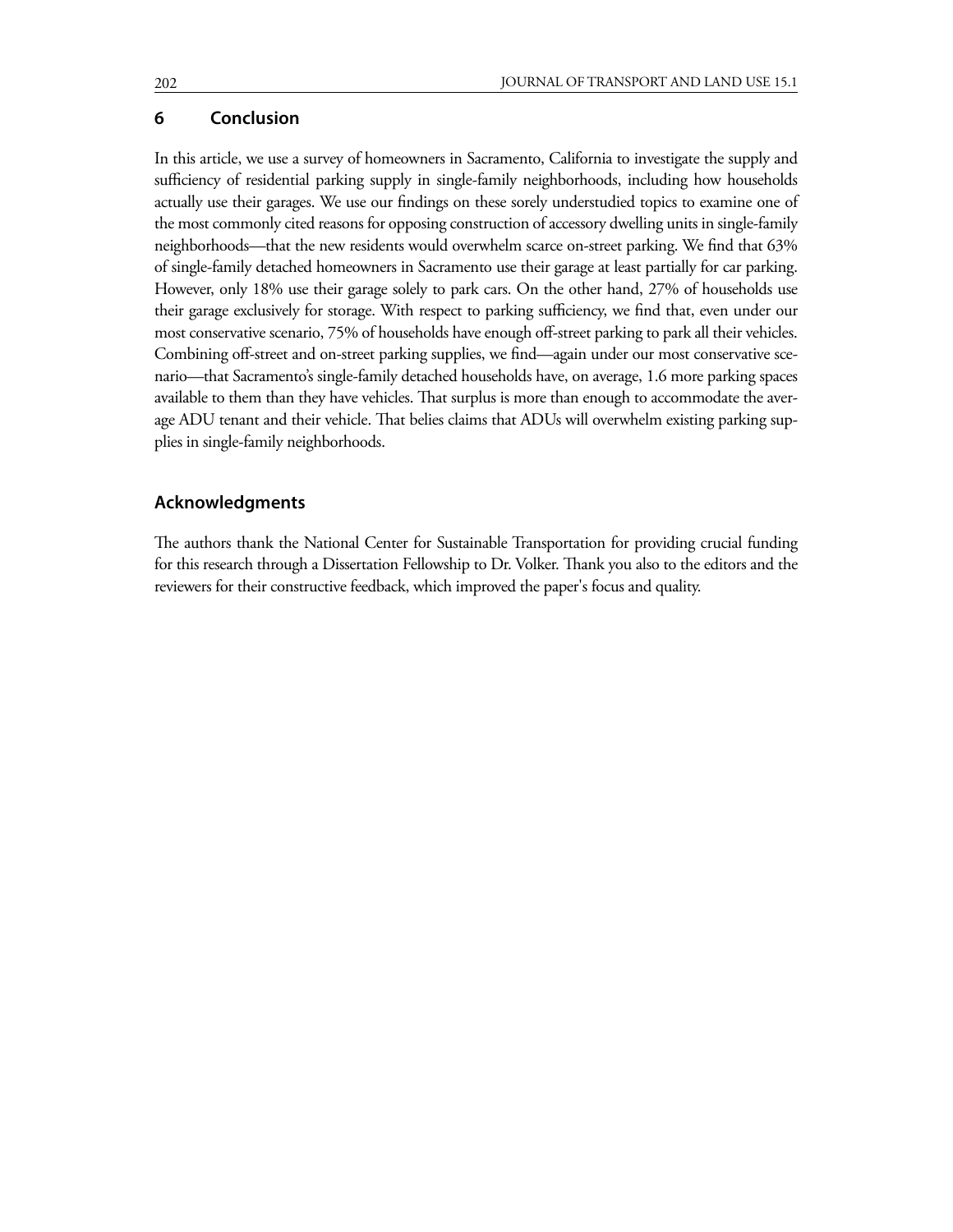## **References**

- Anacker, K. B., & Niedt, C. (2019). Classifying regulatory approaches of jurisdictions for accessory dwelling units: The case of Long Island. *Journal of Planning Education and Research.* https://doi. org/10.1177/0739456X19856068
- Anirudh, B., Mazumder, T. N., & Das, A. (2021). A contemporary review of residential parking lessons for Indian cities. *Housing Policy Debate.* https://doi.org/10.1080/10511482.2021.1909630
- Arnold, J., Graesch, A., Ragazzini, E., & Ochs, E. (2012). *Life at home in the twenty-first century: 32 families open their doors.* Los Angeles: Cotsen Institute of Archaeology Press.
- Arnold, J. E., & Lang, U. A. (2007). Changing American home life: Trends in domestic leisure and storage among middle-class families. *Journal of Family and Economic Issues, 28,* 23–48. https://doi. org/10.1007/s10834-006-9052-5
- Barrington-Leigh, C., & Millard-Ball, A. (2015). A century of sprawl in the United States. *Proceedings of the National Academy of Sciences, 27,* 8244–8249. https://doi.org/10.1073/pnas.1504033112
- Brown, A., Mukhija, V., & Shoup, D. (2017). Converting garages into housing. *Journal of Planning Education and Research 40*, 56–68. https://doi.org/10.1177/0739456X17741965
- Brown, M. (2007). *Shifting landscapes of mobility: Reconfiguring space in the mission district for automobiles* (master's thesis), San Francisco State University. Retrieved from https://marybrown.files.wordpress.com/2008/01/introduction\_toc.pdf

Brown, M. J., & Palmeri, J. (2014). *Accessory dwelling units in Portland, Oregon:* 

- *Evaluation and interpretation of a survey of ADU owners.* Salem, OR: Department of Environmental Quality. Retrieved from https://accessorydwellings.files.wordpress.com/2014/06/adusurveyinterpret.pdf
- California Assembly Bill 881. (2019-2020). *Chapter 659* (Cal. Stat. 2019). Retrieved from
- https://leginfo.legislature.ca.gov/faces/billTextClient.xhtml?bill\_id=201920200AB881
- California Department of Finance. (2019). *E-1 population estimates for cities, counties and the state with annual percent change — January 1, 2018 and 2019.* Sacramento, CA: California Department of Finance.
- California Government Code. (n.d.). *Title 7, Division 1, Section 65852.2.* Retrieved from https://codes. findlaw.com/ca/government-code/gov-sect-65852-2.html
- California Vehicle Code. (n.d.). *Division 11, Section 22507.2.* Retrieved from https://leginfo.legislature. ca.gov/faces/codes\_displaySection.xhtml?lawCode=VEH&sectionNum=22507.2
- California Vehicle Code. (n.d.) *Division 11, Section 22508.* Retrieved from https://leginfo.legislature. ca.gov/faces/codes\_displaySection.xhtml?lawCode=VEH&sectionNum=22508.
- Casey, D. (2020). *COVID-19 stopped the economy, but our housing shortage remains. CaRLA continues to fight for the answer to both: ADUs.* Retrieved from https://carlaef.org/2020/04/16/covid-19-stoppedthe-economy-but-our-housing-shortage-remains-carla-continues-to-fight-for-the-answer-to-bothadus/
- Chapple, K., Lieberworth, A., Ganetsos, D., Valchuis, E., Kwang, A., & Schten, R. (2020). *ADUs in California: A revolution in progress.* Berkeley, CA: UC Berkeley Center for Community Innovation. Retrieved from https://www.aducalifornia.org/wp-content/uploads/2020/10/ADU-Progress-in-California-Report-October-Version.pdf
- Chapple, K., Wegmann, J., Mashhood, F., & Coleman, R. (2017). *Jumpstarting the market for accessory dwelling units: Lessons learned from Portland, Seattle and Vancouver.* Berkeley, CA: UC Berkeley Terner Center for Housing Innovation, UC Berkeley Center for Community Innovation, and the Urban Land Institute. Retrieved from https://ternercenter.berkeley.edu/wp-content/uploads/pdfs/ Jumpstarting\_the\_Market\_--\_ULI.pdf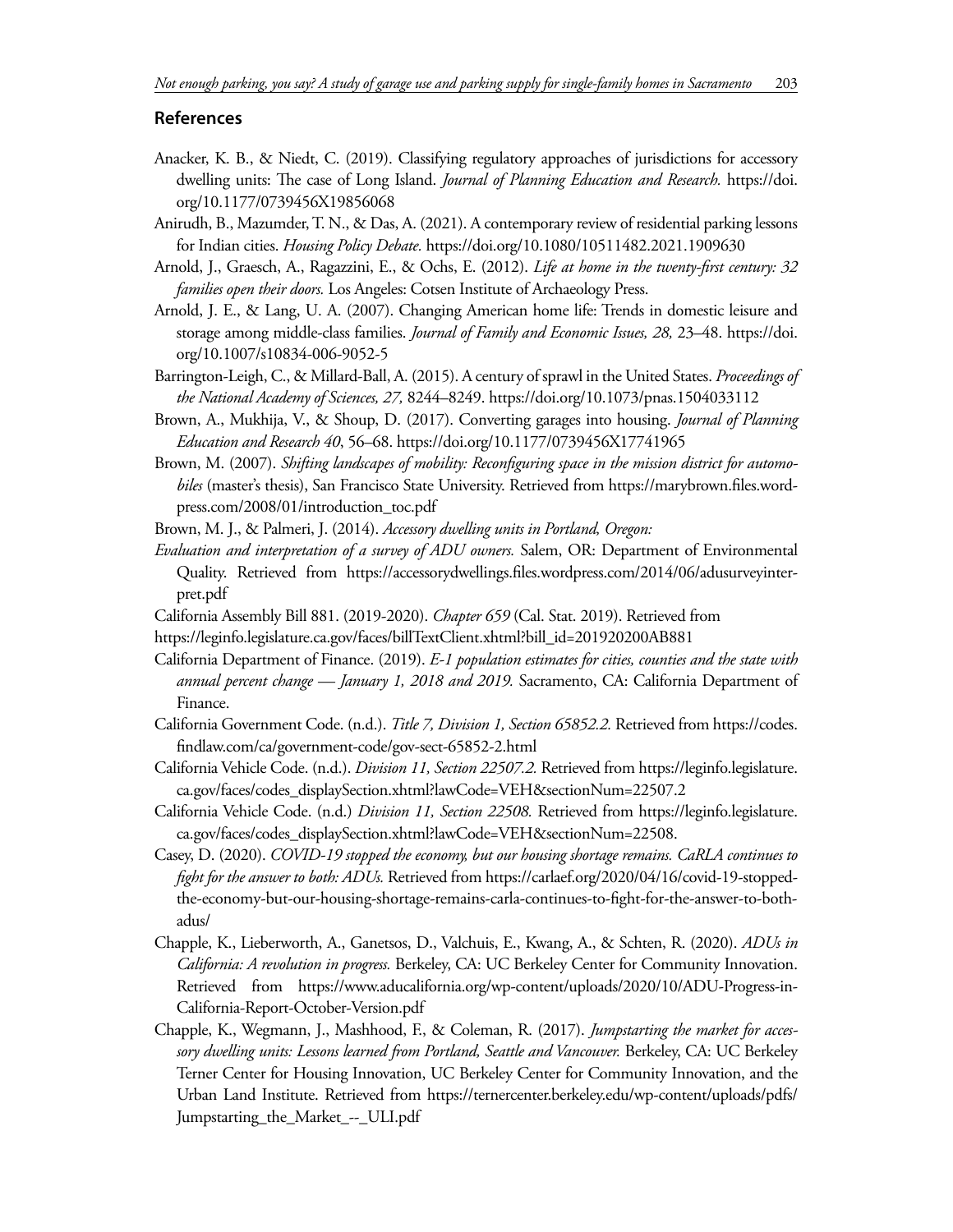- Chapple, K., Wegmann, J., Nemirow, A., & Dentel-Post, C. (2012). *Yes in my backyard: Mobilizing the market for secondary units.* Berkeley, CA: UC Berkeley Center for Community Innovation. Retrieved from https://communityinnovation.berkeley.edu/sites/default/files/yes\_in\_my\_backyard\_mobilizing\_the\_market\_for\_secondary\_units.pdf?width=1200&height=800&iframe=true
- Chavez, S., & Quinn, J. (1987). Substandard housing: Garages: Immigrants in, cars out. *Los Angeles Times.* Retrieved from https://www.latimes.com/archives/la-xpm-1987-05-24-mn-2558-story.html
- Chester, M., Horvath, A., & Madanat, S. (2010). Parking infrastructure: Energy, emissions, and automobile life-cycle environmental accounting. *Environmental Research Letters, 5*, 034001. https://doi. org/10.1088/1748-9326/5/3/034001
- Cho, J. (2016). Second units in the Silicon Valley. *The Urban Lawyer, 48*, 459–488.
- Retrieved from https://www.jstor.org/stable/44648239?refreqid=excelsior%3Ac5adb6bbd311283df81 4e142087899df
- City of Sacramento. (2021a). *Accessory dwelling units.* Retrieved from https://www.cityofsacramento. org/Community-Development/Resources/Accessory-Dwelling-Units
- City of Sacramento. (2021b). *2021–2029 housing element.* Retrieved from https://www.cityofsacramento.org/-/media/Corporate/Files/CDD/Planning/Long-Range/Housing-Element/00\_Sac-HE\_ Amended\_Final\_Dec142021.pdf?la=en
- City of Sacramento. (2021c). *Residential parking permit program.* Retrieved from http://www.cityofsacramento.org/public-works/parking-services/street-parking/parking-permits/Residential
- City of Sacramento. (n.d.). *Planning and development code map book.* Retrieved from https://www. cityofsacramento.org/-/media/Corporate/Files/CDD/Planning/Maps/ZoningDefinitions.pdf?la=en
- City of Sacramento. (n.d.). *Planning and development code.* Section 17.508.050. Retrieved from https:// www.qcode.us/codes/sacramento/view.php?topic=17-v-17\_508-17\_508\_050
- City of Sacramento. (n.d.). *Planning and development code.* Section 17.608.040(F)(2)(a). Retrieved from https://www.qcode.us/codes/sacramento/view.php?topic=17-vi-17\_608-17\_608\_040
- City of Sausalito. (2011). *Accessory dwelling unit survey technical report: Two-family and multifamily zoning districts.* Retrieved from https://www.sausalito.gov/home/showpublisheddocument/9557/636326254065130000
- Garrison, J. (2009). Compton cracking down on illegal garage conversions. *Los Angeles Times.* Retrieved from https://www.latimes.com/archives/la-xpm-2009-may-06-me-compton-garages6-story.html
- Gebhardt, M., Gilden, B., & Kidron, Y. (2018). *Accessory dwelling units in Portland,*
- *Oregon ISS survey 1st report.* (Report No. 118). Portland, OR: Institute for Sustainable Solutions Publications and Presentations, Portland State University. Retrieved from https://pdxscholar.library.pdx. edu/cgi/viewcontent.cgi?article=1119&context=iss\_pub
- Guo, Z. (2013). Residential street parking and car ownership. *Journal of the American Planning Association 79,* 32–48. https://doi.org/10.1080/01944363.2013.790100
- Guo, Z., Rivasplata, C., Lee, R., Keyon, D., & Schloeter, L. (2012). Amenity or necessity? *Street standards as parking policy* (MTI Report 11-23). San Jose, CA: Mineta Transportation Institute, San Jose State University. Retrieved from https://transweb.sjsu.edu/sites/default/files/1001-2-street-standards-street-width-parking-policy-investigation.pdf
- Guo, Z., & Schloeter, L. (2013). Street standards as parking policy: Rethinking the provision of residential street parking in American suburbs. *Journal of Planning Education and Research, 33*, 456–470. https://doi.org/10.1177/0739456X13504299
- Jenks, M., and Noble, J. (1996). *Parking: Demand and provision in private sector housing development.* Oxford, UK: Oxford Brookes University.
- Kalton, G., & Flores-Cervantes, I. (2003). Weighting methods. *Journal of Official Statistics, 19,* 81–97.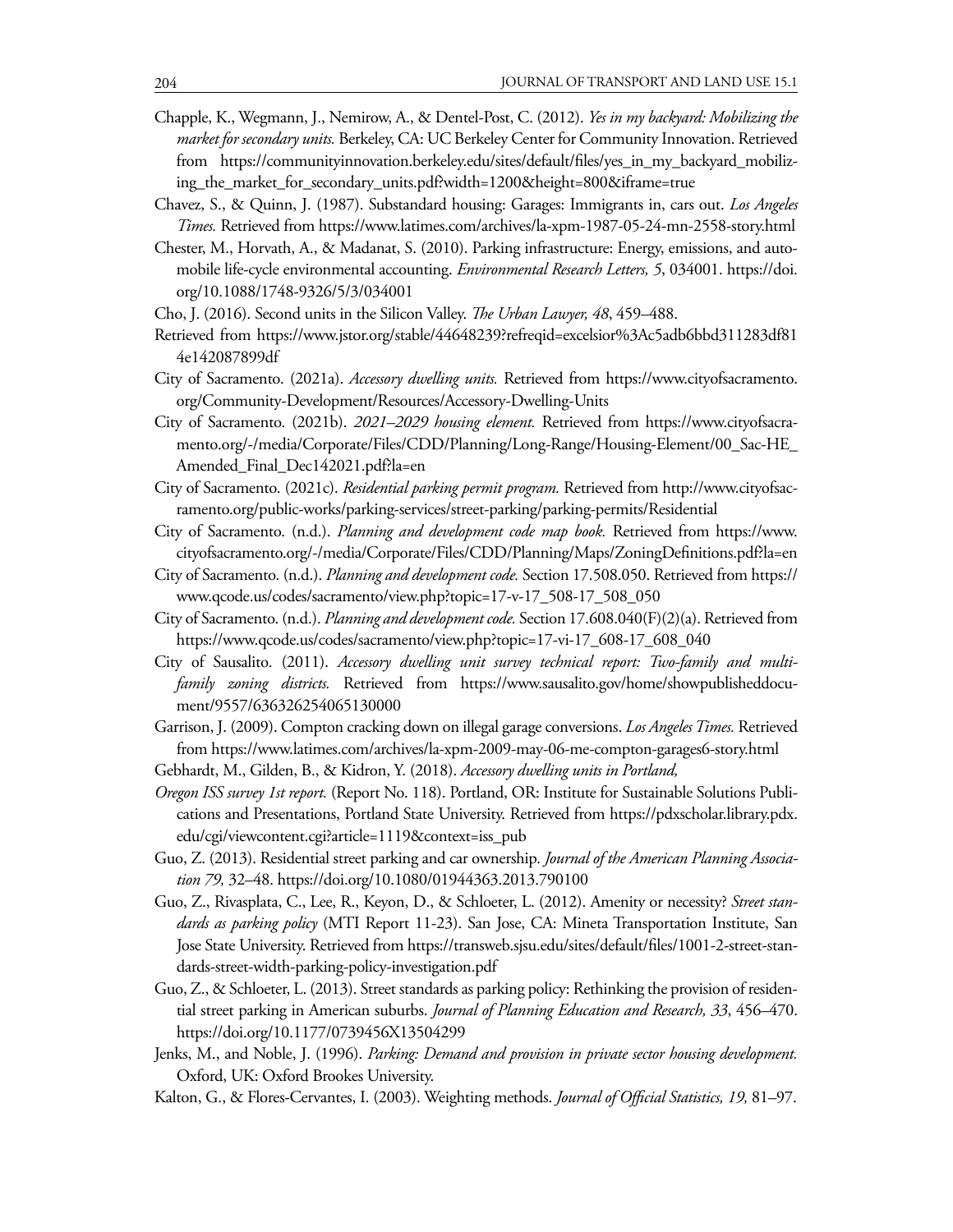- Morales, R. (2019). *Evaluating accessory dwelling unit (ADU) friendliness: The case of the San Gabriel Valley* [Master's thesis]. California State Polytechnic University, Pomona, CA. Retrieved from https:// scholarworks.calstate.edu/concern/theses/kk91fn80x?locale=en
- Pfeiffer, D. (2019). *Regulating ADUs in California: Local approaches & outcomes*. Berkeley, CA: UC Berkeley Terner Center for Housing Innovation. Retrieved from https://californialanduse.org/ download/Pfeiffer\_Regulating\_ADUs\_in\_California.pdf
- RAC Media Center. (2021). *Nearly six million UK garages not used for cars as they're too full of junk.* Retrieved from https://media.rac.co.uk/pressreleases/nearly-six-million-uk-garages-not-used-for-carsas-theyre-too-full-of-junk-3112460
- Roth, D. (2016). *A review of the residential parking management program in Bellevue, WA* [Master's thesis]. University of Washington, Seattle. Retrieved from https://digital.lib.washington.edu/researchworks/bitstream/handle/1773/36857/Roth\_washington\_0250O\_15900.pdf?sequence=1
- Sacramento County. (2020). *Sacramento County open data: Parcels.* Retrieved from https://data.saccounty.gov/datasets/sacramentocounty:parcels/about
- Scheiner, J., Faust, N., Helmer, J., Straub, M., & Holz-Rau, C. (2020). What's that garage for? Private parking and on-street parking in a high-density urban residential neighborhood. *Journal of Transport Geography, 85*, 102714. https://doi.org/10.1016/j.jtrangeo.2020.102714
- Schlossberg, M., & Amos, D. (2015). Rethinking residential on-street parking. In E. Talen (Ed.), *Retrofitting sprawl: Addressing 70 years of failed urban form* (pp. 181-198). Athens, GA: University of Georgia Press.
- Taylor, E. J. (2020). Parking policy: The politics and uneven use of residential parking space in Melbourne. *Land Use Policy, 91,* 103706. https://doi.org/10.1016/j.landusepol.2018.11.011
- Thigpen, C., & Volker, J. (2017). Repurposing the paving: The case of surplus residential parking in Davis, CA. *Cities, 70,* 111–121. https://doi.org/10.1016/j.cities.2017.06.020
- United Kingdom Department for Transport. (2007). *Manual for streets.* London: Thomas Telford Publishing.
- US Census Bureau. (2018a). *1-year American community survey estimates.* Washington, DC: US Census Bureau.
- US Census Bureau. (2018b). *5-year American community survey estimates.* Washington, DC: US Census Bureau.
- US Census Bureau. (2017). *1-year American community survey estimates.* Washington, DC: US Census Bureau.
- US Census Bureau. (2010). *Decennial census.* Washington, DC: US Census Bureau.
- US Census Bureau. (2003a). *Census 2000, public use microdata sample (PUMS), United States.* Washington, DC: US Census Bureau.
- US Census Bureau. (2003b). *Census 2000, public use microdata sample, (PUMS), United States* [Technical documentation]. Washington, DC: US Census Bureau.
- Volker, J. (2020). *Exploring the changing faces of housing development and demand in California: Millennials, casitas, and reducing VMT* [doctoral dissertation]. University of California, Davis. Retrieved from https://www.proquest.com/openview/86f78eeb9e9ae237d7a34bb90e5c45a4/1?pq-origsite=g scholar&cbl=51922&diss=y
- Volker, J. M. B., & Handy, S. (in press). Exploring homeowners' openness to building
- accessory dwelling units in the Sacramento Metropolitan Area. *Journal of the American Planning Association.* https://doi.org/10.1080/01944363.2022.2036222
- Volker, J. M. B., Lee, A. E., & Fitch, D. T. (2019). Streamlining the development approval process in a post–level of service Los Angeles. *Journal of the American Planning Association, 85*, 114–132. https:// doi.org/10.1080/01944363.2019.1601587